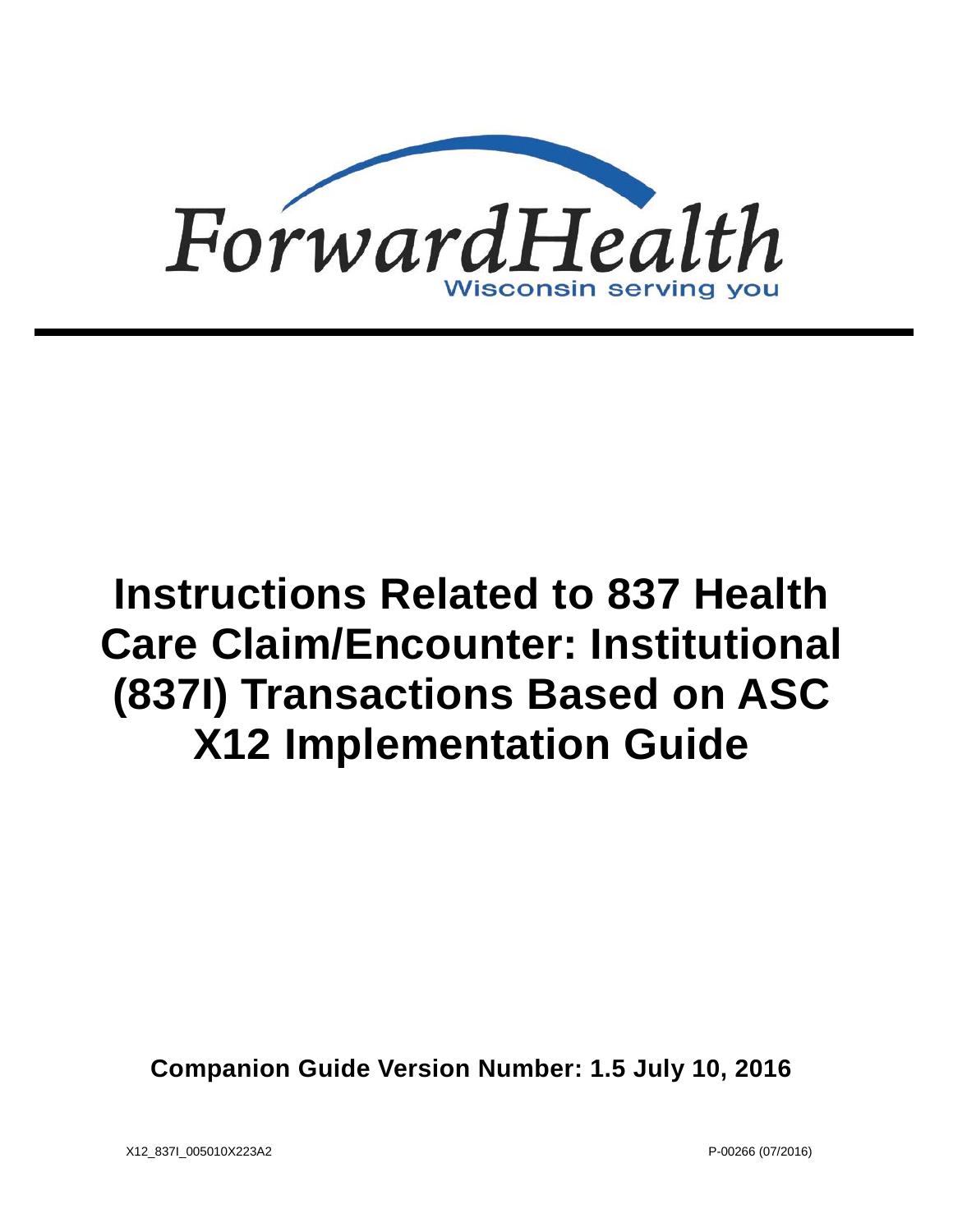**This template is Copyright © 2010 by the Workgroup for Electronic Data Interchange (WEDI) and the Data Interchange Standards Association (DISA), on behalf of the Accredited Standards Committee (ASC) X12. All rights reserved. It may be freely redistributed in its entirety provided that this copyright notice is not removed. It may not be sold for profit or used in commercial guides without the written permission of the copyright holder. This guide is provided "as is" without any express or implied warranty. Note that the copyright on the underlying ASC X12 Standards is held by DISA on behalf of ASC X12.**

**2011 © Companion Guide copyright by the Wisconsin Department of Health Services (DHS).**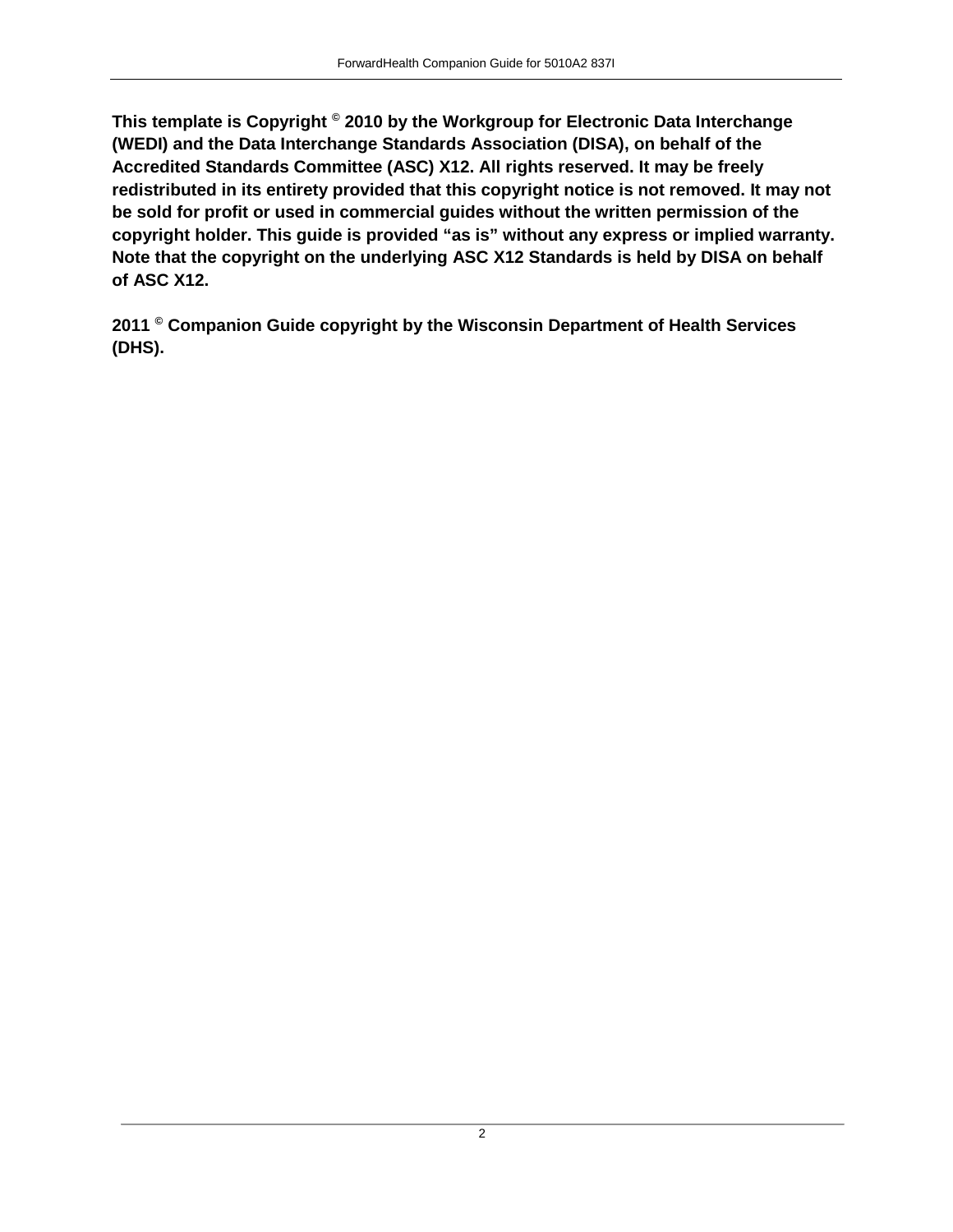## **Preface**

Companion guides may contain two types of data, instructions for electronic communications with the publishing entity (Communications/Connectivity Instructions) and supplemental information for creating transactions for the publishing entity while ensuring compliance with the associated ASC X12 Implementation Guide (Transaction Instructions). Either the Communications/Connectivity component or the Transaction Instruction component must be included in every companion guide. The components may be published as separate guides or as a single guide.

The Communications/Connectivity component is included in the companion guides when the publishing entity wants to convey the information needed to commence and maintain communication exchange.

The Transaction Instruction component is included in the companion guides when the publishing entity wants to clarify the implementation guide instructions for submission of specific electronic transactions. The Transaction Instruction component content is limited by ASC X12's copyrights and Fair Use statement.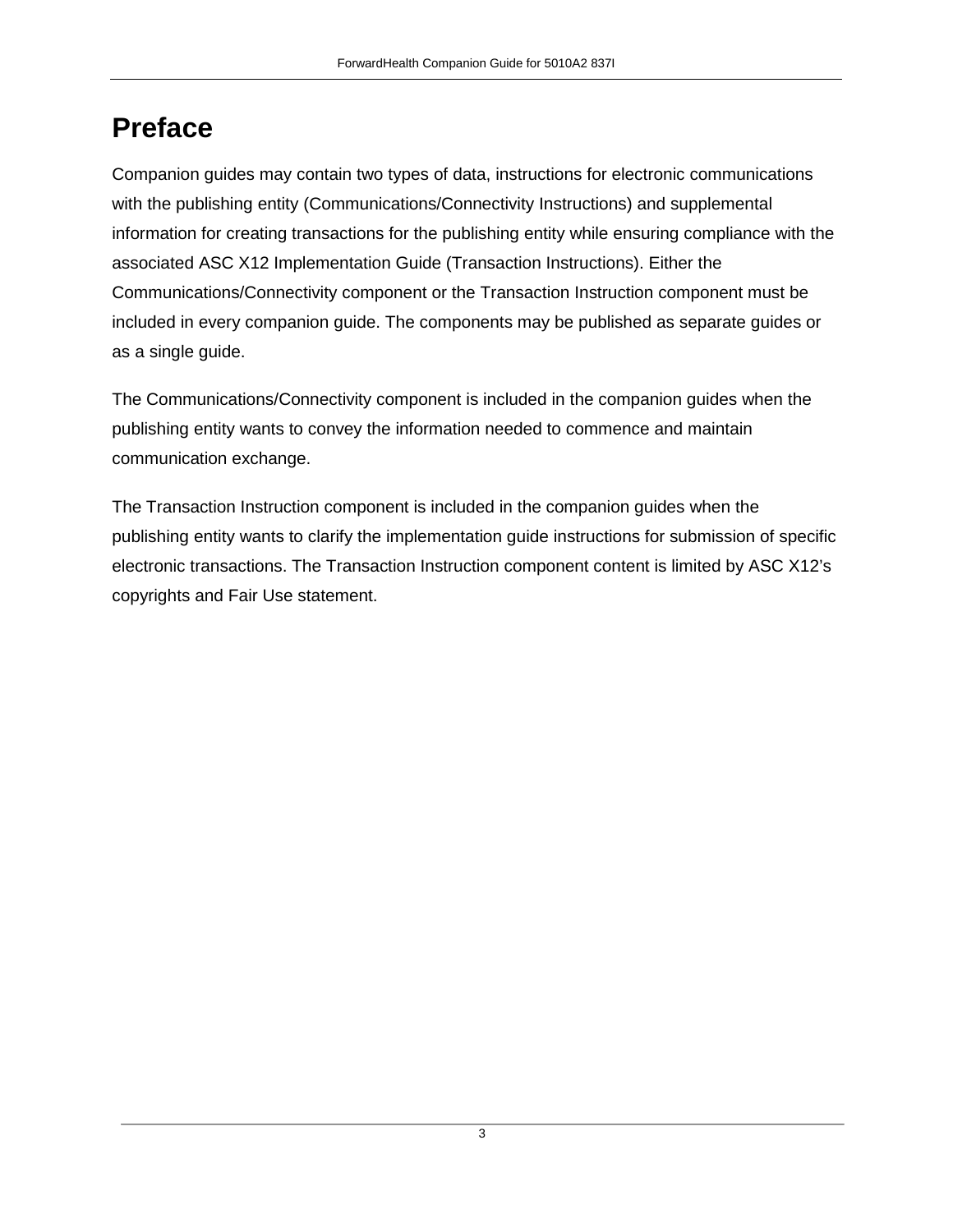## **Table of Contents**

| 1                |       |  |                                        |    |  |  |  |
|------------------|-------|--|----------------------------------------|----|--|--|--|
|                  | 1.1   |  |                                        |    |  |  |  |
|                  | 1.1.1 |  | Overview of HIPAA Legislation          | 5  |  |  |  |
|                  | 1.1.2 |  | Compliance According to HIPAA          | 5  |  |  |  |
|                  | 1.1.3 |  | <b>Compliance According to ASC X12</b> | 6  |  |  |  |
|                  | 1.2   |  |                                        |    |  |  |  |
|                  | 1.3   |  |                                        |    |  |  |  |
|                  | 1.4   |  |                                        |    |  |  |  |
|                  | 1.5   |  |                                        |    |  |  |  |
|                  | 1.6   |  |                                        |    |  |  |  |
|                  | 1.7   |  |                                        |    |  |  |  |
| $\boldsymbol{2}$ |       |  |                                        |    |  |  |  |
| 3                |       |  |                                        |    |  |  |  |
|                  | 3.1   |  |                                        |    |  |  |  |
| 4                |       |  |                                        |    |  |  |  |
|                  | 4.1   |  |                                        |    |  |  |  |
|                  | 4.1.1 |  | Terminology                            | 24 |  |  |  |
|                  | 4.1.2 |  | Examples                               | 24 |  |  |  |
|                  | 4.1.3 |  | Other Insurance Indicators             | 24 |  |  |  |
|                  | 4.1.4 |  | Medicare Status Disclaimer Code        | 26 |  |  |  |
|                  | 4.2   |  |                                        |    |  |  |  |
|                  | 4.2.1 |  | <b>Scheduled Maintenance</b>           | 28 |  |  |  |
|                  | 4.3   |  |                                        |    |  |  |  |
|                  | 4.4   |  |                                        |    |  |  |  |
| 5                |       |  |                                        |    |  |  |  |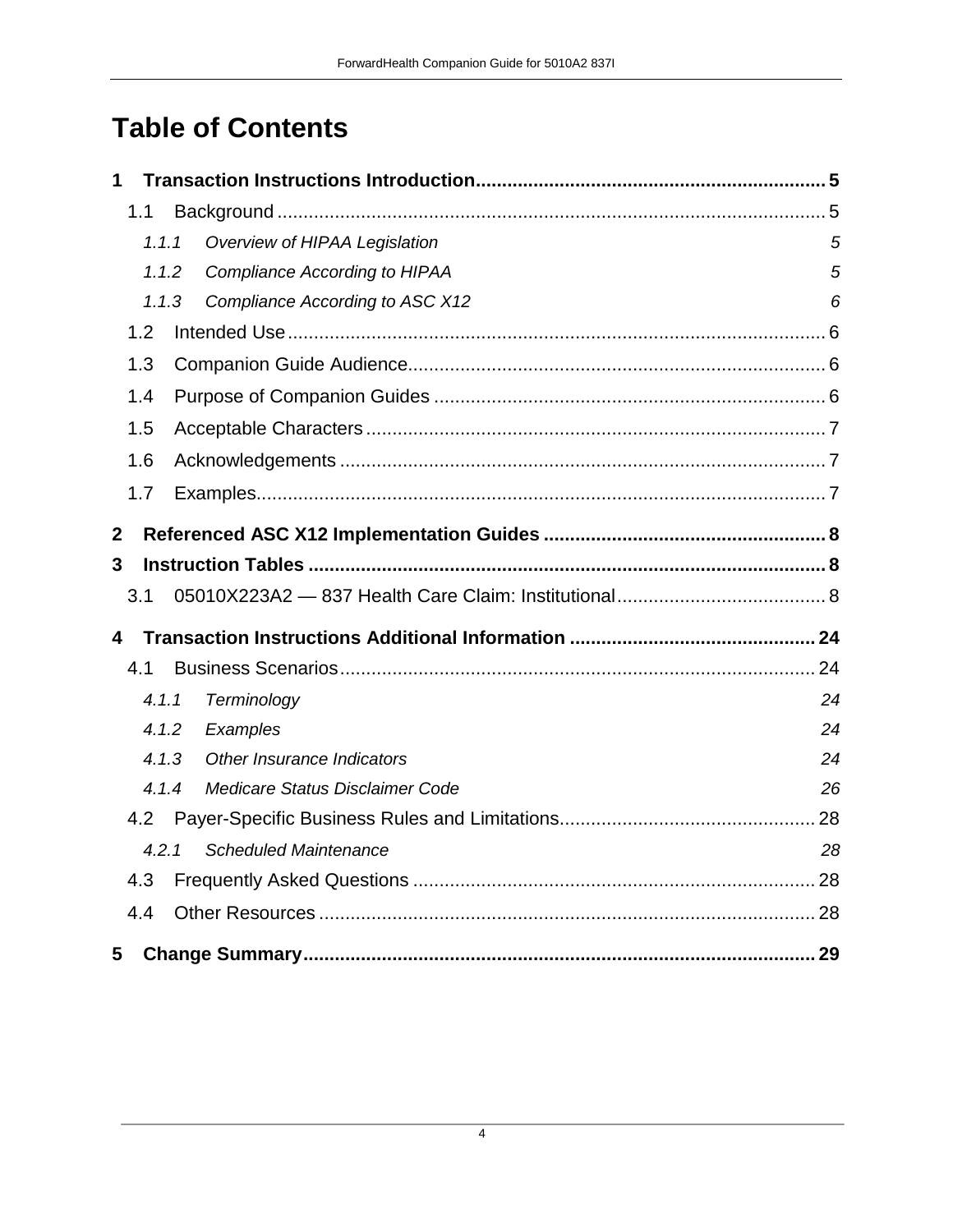## **837 Health Care Claim/Encounter: Institutional Transaction Instructions**

## <span id="page-4-1"></span><span id="page-4-0"></span>**1 Transaction Instructions Introduction**

#### **1.1 Background**

#### <span id="page-4-2"></span>**1.1.1 Overview of HIPAA Legislation**

The Health Insurance Portability and Accountability Act of 1996 (HIPAA) includes provisions for administrative simplification. This requires the Secretary of the federal Department of Health and Human Services (HHS) to adopt standards to support the electronic exchange of administrative and financial health care transactions primarily between health care providers and plans. HIPAA directs the Secretary to adopt standards for transactions to enable health information to be exchanged electronically and to adopt specifications for implementing each standard HIPAA serves to:

- Create better access to health insurance.
- Limit fraud and abuse.
- Reduce administrative costs.

#### <span id="page-4-3"></span>**1.1.2 Compliance According to HIPAA**

The HIPAA regulations at 45 CFR 162.915 require that covered entities not enter into a trading partner agreement that would do any of the following:

- Change the definition, data condition, or use of a data element or segment in a standard.
- Add any data elements or segments to the maximum defined data set.
- Use any code or data elements that are marked "not used" in the standard's implementation specifications or are not in the standard's implementation specification(s).
- Change the meaning or intent of the standard's implementation specification(s).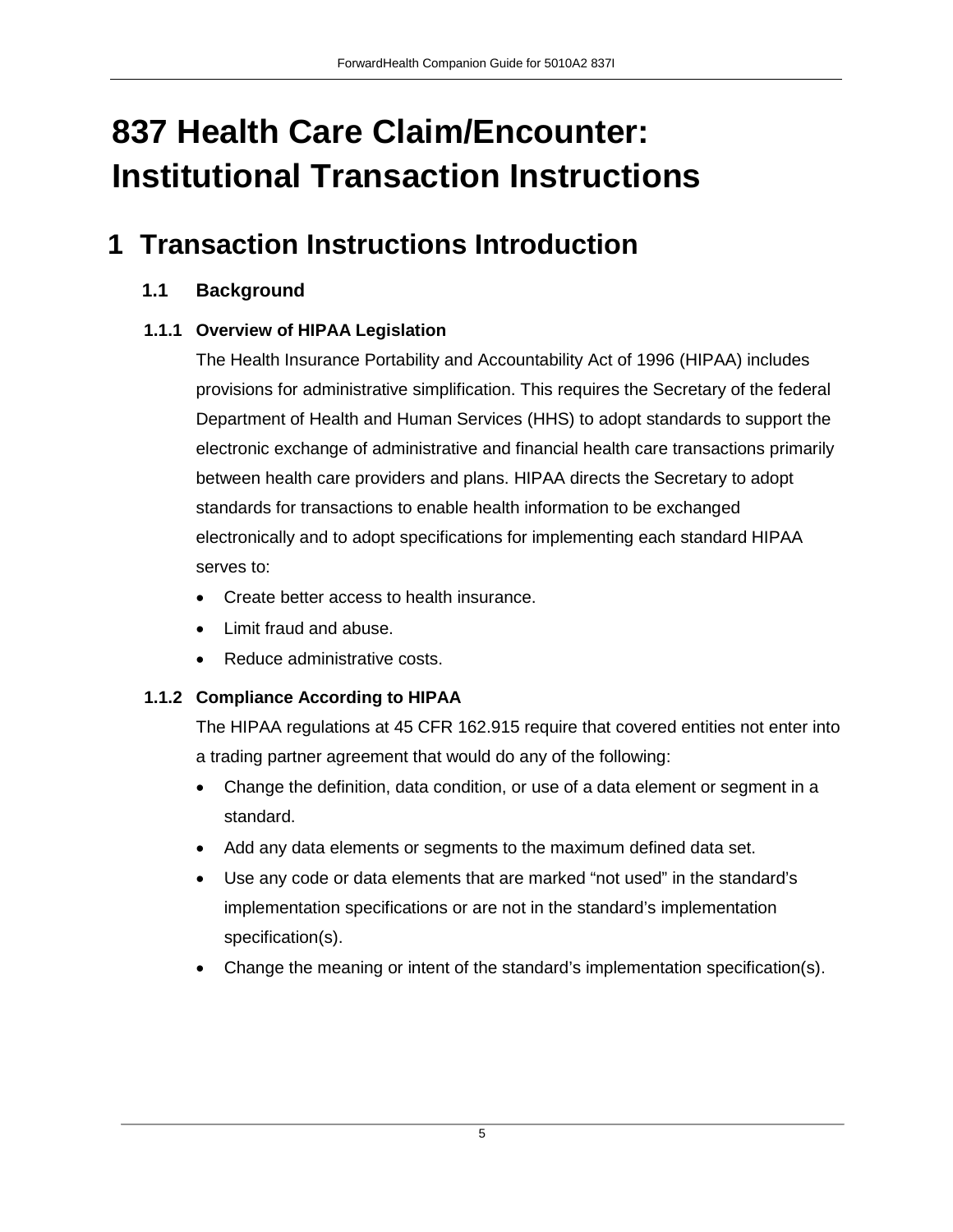#### <span id="page-5-0"></span>**1.1.3 Compliance According to ASC X12**

The ASC X12 requirements include specific restrictions that prohibit trading partners from modifying any:

- Defining, explanatory, or clarifying content contained in the implementation guide.
- Requirement contained in the implementation guide.

#### <span id="page-5-1"></span>**1.2 Intended Use**

The Transaction Instruction component of this companion guide must be used in conjunction with an associated ASC X12 Implementation Guide. The instructions in this companion guide are not intended to be stand-alone requirements guides. This companion guide conforms to all the requirements of any associated ASC X12 Implementation Guides and is in conformance with the ASC X12 Implementation Guide's Fair Use and Copyright statements.

#### <span id="page-5-2"></span>**1.3 Companion Guide Audience**

Companion guides are intended for information technology and/or systems staff who will be coding billing systems or software for compliance with the federal HIPAA regulations.

#### <span id="page-5-3"></span>**1.4 Purpose of Companion Guides**

The information contained in this companion guide applies to ForwardHealth, which includes the following programs: BadgerCare Plus, Wisconsin Medicaid, SeniorCare, Wisconsin Chronic Disease Program (WCDP), the Wisconsin Well Woman Program (WWWP), and Medicaid managed care programs. All of these programs use ForwardHealth interChange for processing.

The companion guides are to be used with HIPAA Implementation Guides and to supplement the requirements in the HIPAA ASC X12 Implementation Guides, without contradicting those requirements. Implementation guides define the national data standards, electronic format, and values for each data element within an electronic transaction. The purpose of the companion guides is to provide trading partners with a guide to communicate ForwardHealth-specific information required to successfully exchange transactions electronically with ForwardHealth.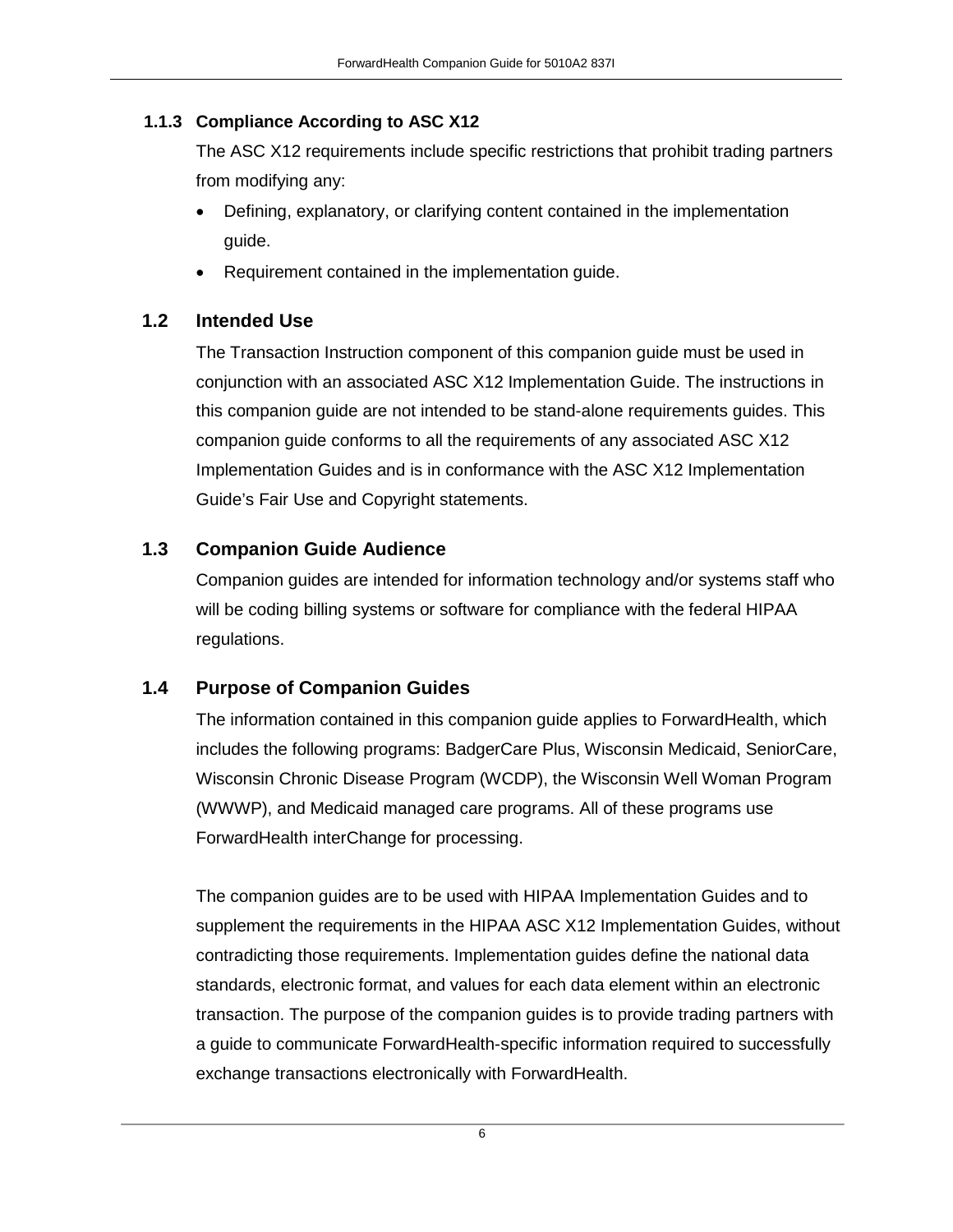ForwardHealth will accept and process any HIPAA-compliant transaction; however, a compliant transaction that does not contain ForwardHealth-specific information, though processed, may be denied for payment. For example, a compliant 837 Health Care Claim/Encounter (837) created without a ForwardHealth member identification number will be processed by ForwardHealth but will be denied payment. For questions regarding appropriate billing procedures, as well as for policy and billing information, providers should refer to their policy-specific area of the ForwardHealth Online Handbook.

Companion guides highlight the data elements significant for ForwardHealth. For transactions created by ForwardHealth, companion guides explain how certain data elements are processed. Refer to the companion guide first if there is a question about how ForwardHealth processes a HIPAA transaction. For further information, contact the ForwardHealth Electronic Data Interchange (EDI) Department at 866-416-4979.

#### <span id="page-6-0"></span>**1.5 Acceptable Characters**

All alpha characters used in 837 transactions must be in an uppercase format. The 837 transaction must not contain any carriage returns nor line feeds; the data must be received in one, continuous stream.

#### <span id="page-6-1"></span>**1.6 Acknowledgements**

An accepted 999 Implementation Acknowledgement, rejected 999 Implementation Acknowledgement, or rejected TA1 InterChange Acknowledgement will be generated in response to all submitted files. Trading partners are responsible for retrieving acknowledgments from the web to determine the status of their files.

#### <span id="page-6-2"></span>**1.7 Examples**

See Section 4.1 of this guide for examples.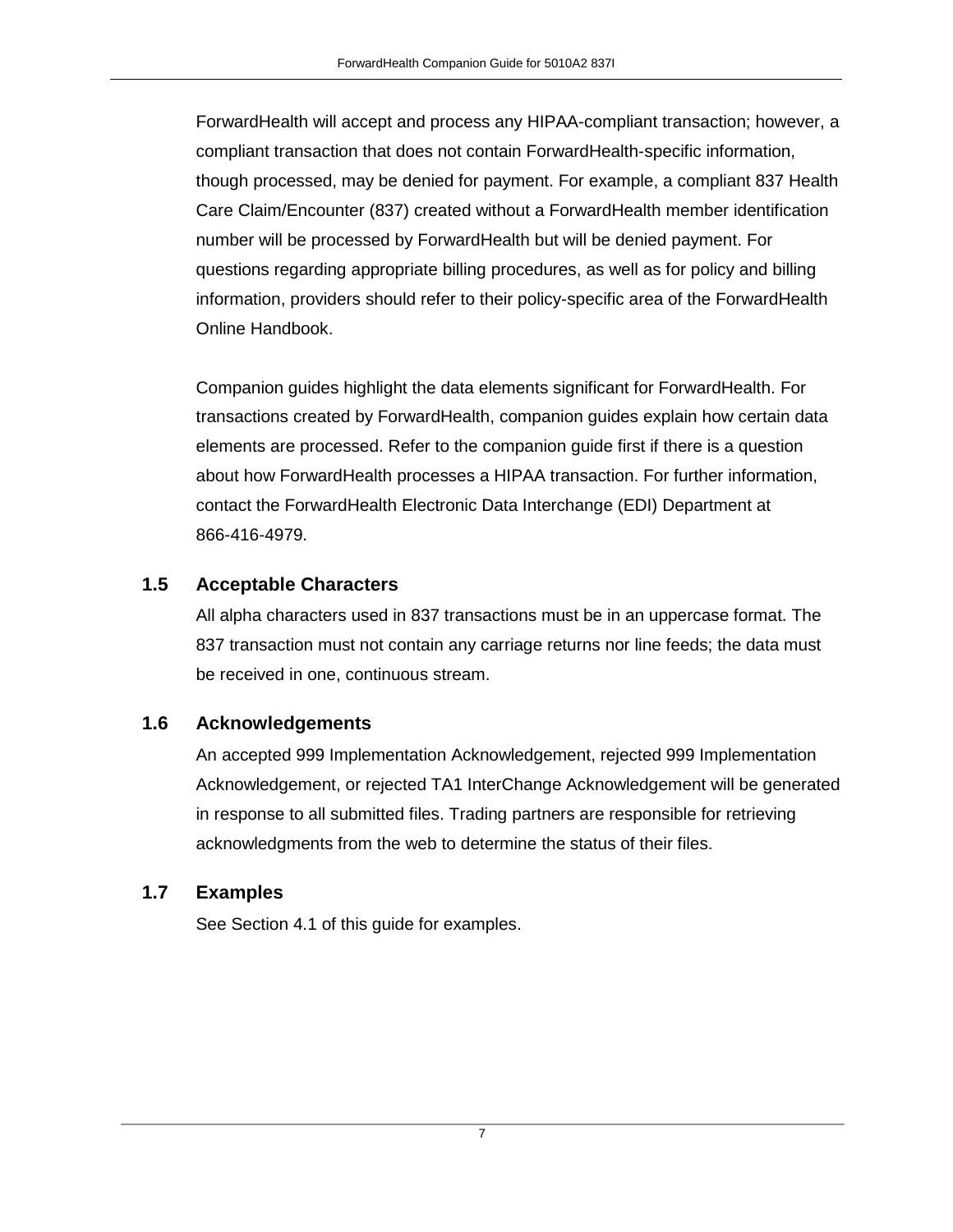## <span id="page-7-0"></span>**2 Referenced ASC X12 Implementation Guides**

This table lists the X12N Implementation Guides for which specific transaction instructions apply and are included in Section 3 of this guide.

**Unique ID Name**

005010X223A2 837 Health Care Claim: Institutional (837I)

## <span id="page-7-1"></span>**3 Instruction Tables**

These tables contain one or more rows for each segment for which a supplemental instruction is needed.

| Legend                                                                      |
|-----------------------------------------------------------------------------|
| SHADED rows represent "segments" in the X12N implementation guide.          |
| NON-SHADED rows represent "data elements" in the X12N implementation guide. |

#### <span id="page-7-2"></span>**3.1 05010X223A2 — 837 Health Care Claim: Institutional**

| Loop ID | <b>Reference</b> | <b>Name</b>                                                        | <b>Codes</b> | <b>Notes/Comments</b>                                                                             |
|---------|------------------|--------------------------------------------------------------------|--------------|---------------------------------------------------------------------------------------------------|
|         | <b>ISA</b>       | Interchange<br><b>Control Header</b>                               |              | The ISA is a fixed-length record with fixed-length<br>elements.                                   |
|         |                  |                                                                    |              | Note: Deviating from the standard ISA element<br>sizes will cause the interchange to be rejected. |
|         | <b>ISA03</b>     | Interchange<br><b>Control Security</b><br>Information<br>Qualifier | 00           | Use "00" - No Security Information Present.                                                       |
|         | <b>ISA05</b>     | Interchange ID<br>(Sender)<br>Qualifier                            | ZZ           | Enter the value "ZZ" — Mutually Defined.                                                          |
|         | <b>ISA06</b>     | Interchange<br>Sender ID                                           |              | Enter the nine-digit numeric Trading Partner ID<br>assigned by ForwardHealth interChange.         |
|         | ISA07            | Interchange ID<br>(Receiver)<br>Qualifier                          | ZZ           | Enter the value "ZZ" — Mutually Defined.                                                          |
|         | <b>ISA08</b>     | Interchange<br>Receiver ID                                         | WISC_DHFS    | Enter "WISC_DHFS".                                                                                |
|         | GS               | Functional<br>Group Header                                         |              |                                                                                                   |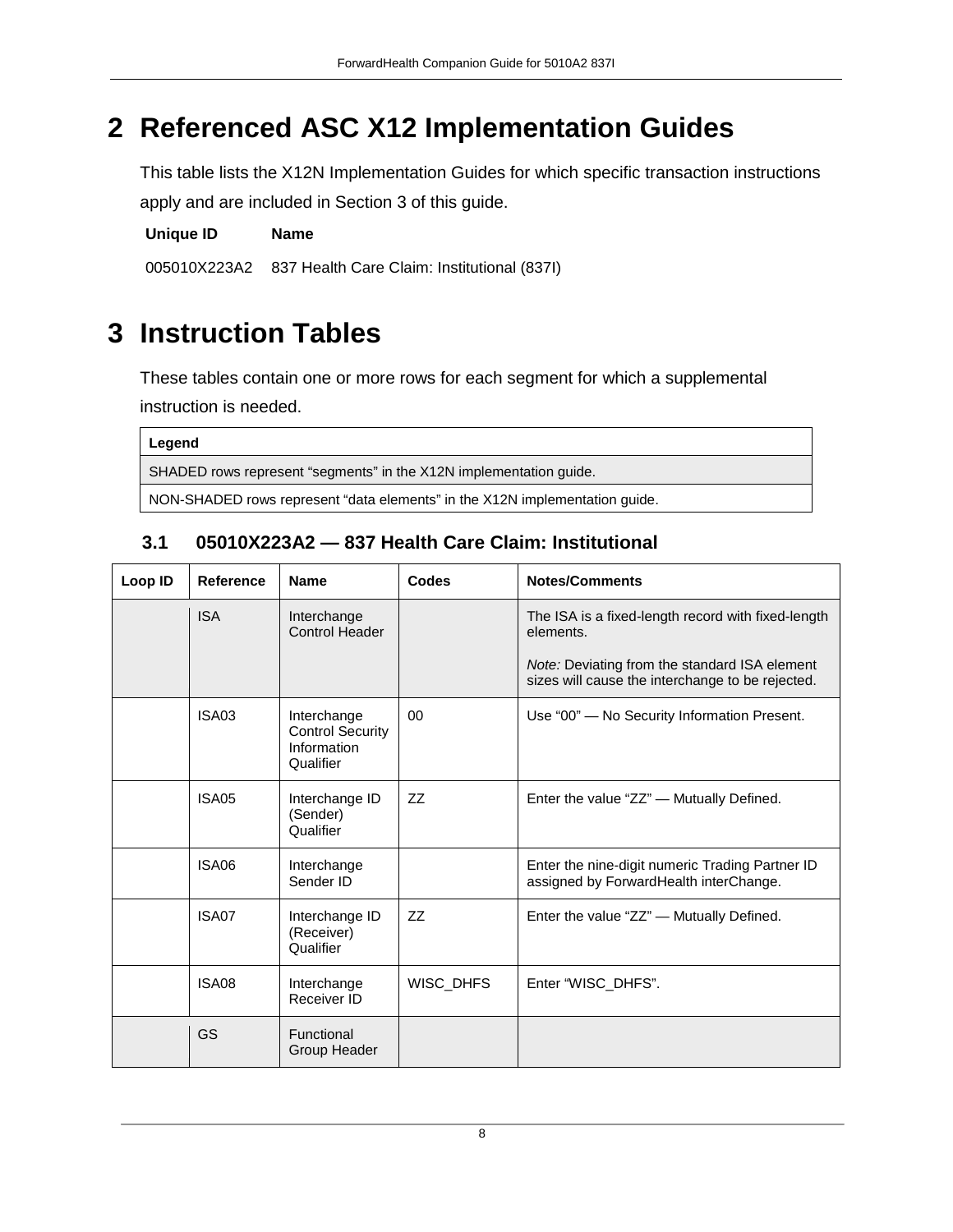| Loop ID | Reference         | <b>Name</b>                                         | <b>Codes</b>                        | <b>Notes/Comments</b>                                                                                                                                                                 |
|---------|-------------------|-----------------------------------------------------|-------------------------------------|---------------------------------------------------------------------------------------------------------------------------------------------------------------------------------------|
|         | GS02              | Application<br>Sender's Code                        |                                     | Enter the same value as ISA06, the nine-digit<br>numeric Trading Partner ID assigned by<br>ForwardHealth interChange.                                                                 |
|         | GS03              | Application<br>Receiver's<br>Code                   | WISC_TXIX<br>WISC_WWWP<br>WISC_WCDP | Claim: Enter the value "WISC_TXIX" for<br>Wisconsin Medicaid and BadgerCare Plus,<br>"WISC_WWWP" for the WWWP or<br>"WISC_WCDP" for the WCDP.                                         |
|         |                   |                                                     |                                     | Encounter: "WISC_TXIX" only.                                                                                                                                                          |
|         | <b>BHT</b>        | Beginning of<br>Hierarchical<br>Transaction         |                                     |                                                                                                                                                                                       |
|         | BHT06             | Claim Identifier                                    | CH (Claim)<br>RP (Encounter)        | Claim: Enter the value "CH" — Chargeable.                                                                                                                                             |
|         |                   |                                                     |                                     | Encounter: Enter the value "RP" - Reporting.                                                                                                                                          |
| 1000A   | NM <sub>1</sub>   | Submitter<br>Name                                   |                                     |                                                                                                                                                                                       |
| 1000A   | NM109             | Submitter<br>Identifier                             |                                     | Enter the same value as ISA06, the nine-digit<br>numeric Trading Partner ID assigned by<br>ForwardHealth interChange.                                                                 |
| 1000B   | NM <sub>1</sub>   | <b>Receiver Name</b>                                |                                     |                                                                                                                                                                                       |
| 1000B   | NM103             | <b>Receiver Name</b>                                | <b>FORWARDHEA</b><br><b>LTH</b>     | Enter "FORWARDHEALTH" to indicate the<br>claims/encounters are being sent to<br>ForwardHealth interChange.                                                                            |
| 1000B   | <b>NM109</b>      | Receiver<br>Primary<br><b>Identifier</b>            | WISC_TXIX<br>WISC_WWWP<br>WISC_WCDP | Claim: Enter the value "WISC_TXIX" to indicate<br>Wisconsin Medicaid and BadgerCare Plus,<br>"WISC_WWWP" to indicate WWWP, or<br>"WISC_WCDP" to indicate WCDP.                        |
|         |                   |                                                     |                                     | Encounter: "WISC_TXIX" only.                                                                                                                                                          |
| 2000A   | <b>PRV</b>        | <b>Billing Provider</b><br>Specialty<br>Information |                                     |                                                                                                                                                                                       |
| 2000A   | PRV <sub>02</sub> | Reference<br>Identification<br>Qualifier            | <b>PXC</b>                          | Enter the value "PXC", mutually defined, to<br>indicate the next element will be the taxonomy<br>code of the billing provider.                                                        |
|         |                   |                                                     |                                     | Note: Taxonomy codes are only required if the<br>National Provider Identifier (NPI) has multiple<br>certifications and the taxonomy is necessary to<br>determine the appropriate one. |
| 2000A   | PRV <sub>03</sub> | Provider<br>Taxonomy<br>Code                        |                                     | Enter the taxonomy that was reported to<br>ForwardHealth for the service you are billing.                                                                                             |
|         |                   |                                                     |                                     | Note: The provider is required to use the<br>appropriate taxonomy code that is associated to                                                                                          |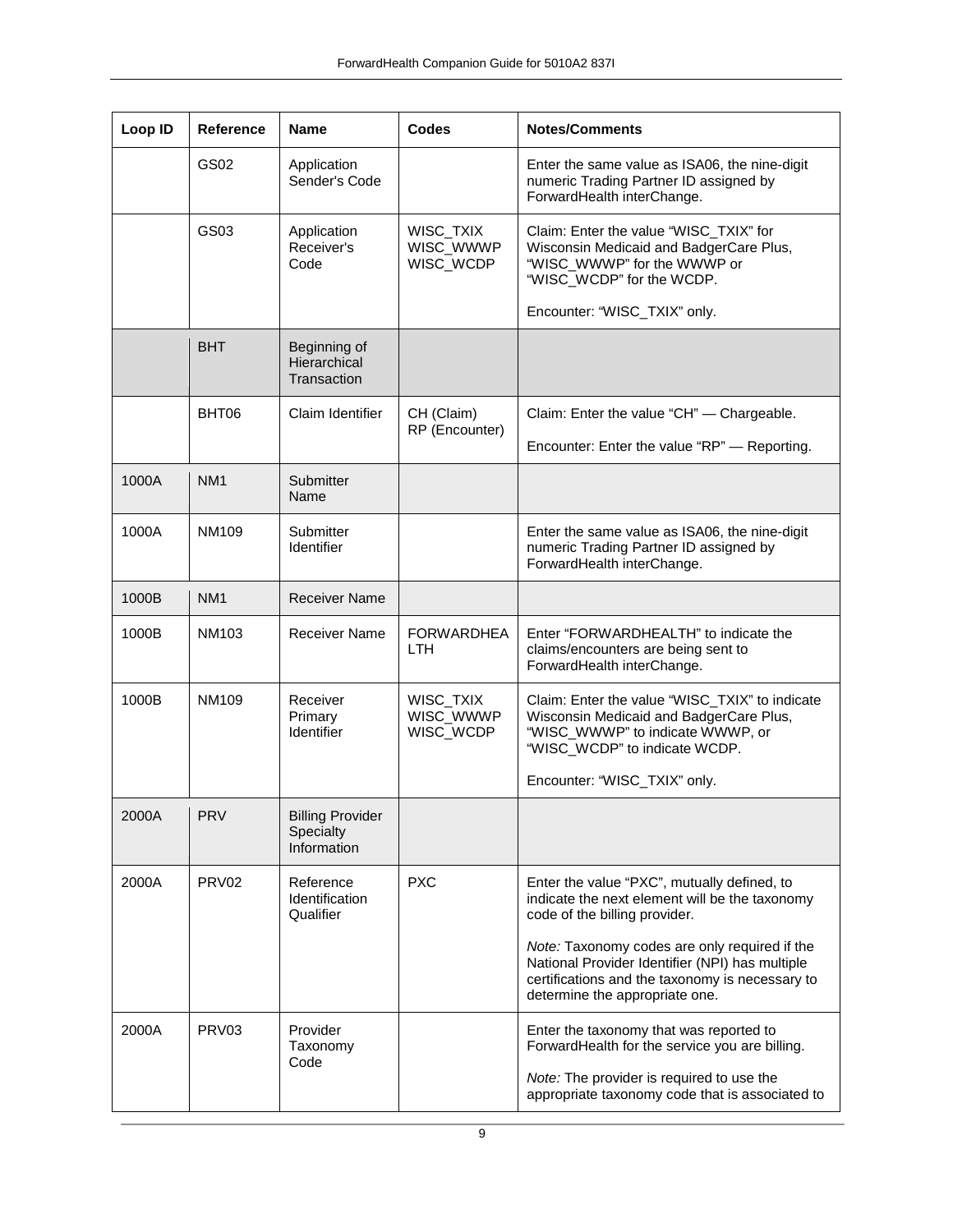| Loop ID | <b>Reference</b> | <b>Name</b>                                           | <b>Codes</b> | <b>Notes/Comments</b>                                                                                                                                                                                                                                                                                                                             |
|---------|------------------|-------------------------------------------------------|--------------|---------------------------------------------------------------------------------------------------------------------------------------------------------------------------------------------------------------------------------------------------------------------------------------------------------------------------------------------------|
|         |                  |                                                       |              | the provider type and specialty currently on file<br>with ForwardHealth.                                                                                                                                                                                                                                                                          |
| 2010AA  | NM <sub>1</sub>  | <b>Billing Provider</b><br>Name                       |              | Include this segment to submit the Billing<br>Provider's name and, when applicable, the<br>provider's NPI when it is used as the identifier.                                                                                                                                                                                                      |
| 2010AA  | N <sub>3</sub>   | <b>Billing Provider</b><br><b>Address</b>             |              | Enter the address on file with ForwardHealth in<br>this segment.                                                                                                                                                                                                                                                                                  |
|         |                  |                                                       |              | <i>Note:</i> Do not submit a P.O. Box in this segment.<br>If a P.O. Box needs to be reported, use the Pay-<br>to-Address loop.                                                                                                                                                                                                                    |
| 2010AA  | N <sub>4</sub>   | Geographic<br>Location                                |              | Use the physical address as reported on the<br>provider's Medicaid, WCDP, or WWWP<br>certification.                                                                                                                                                                                                                                               |
| 2010AA  | N403             | <b>Billing Provider</b><br>Postal Zone or<br>ZIP Code |              | Enter the ZIP+4 code that corresponds to the<br>physical address on file with ForwardHealth.                                                                                                                                                                                                                                                      |
| 2010AB  | NM <sub>1</sub>  | Pay-to Address<br>Name                                |              | Note: The information in this segment will not be<br>used to determine where to send the provider<br>Remittance Advice (RA) and/or 835 Health Care<br>Claim Payment/Advice (835). The RA and/or the<br>835 will be sent to the entity established during<br>the provider certification process.<br>Encounter submissions will not receive an 835. |
| 2010BA  | NM <sub>1</sub>  | Subscriber<br>Name                                    |              | Enter information about the subscriber/member<br>in this loop.                                                                                                                                                                                                                                                                                    |
| 2010BA  | NM102            | <b>Entity Type</b><br>Qualifier                       | 1            | Enter the value "1" to indicate the subscriber is a<br>person.                                                                                                                                                                                                                                                                                    |
| 2010BA  | NM103            | Subscriber Last<br>Name                               |              | Enter the member's last name.                                                                                                                                                                                                                                                                                                                     |
|         |                  |                                                       |              | Note: Use Wisconsin's Enrollment Verification<br>System (EVS) to obtain the correct spelling of<br>the member's name. If the name or spelling of<br>the name on the member's identification card<br>and the EVS do not match, use the spelling from<br>the EVS.                                                                                   |
| 2010BA  | NM104            | Subscriber First<br>Name                              |              | Enter the member's first name.                                                                                                                                                                                                                                                                                                                    |
|         |                  |                                                       |              | Note: Use the EVS to obtain the correct spelling<br>of the member's name. If the name or spelling of<br>the name on the member's identification card<br>and the EVS do not match, use the spelling from<br>the EVS.                                                                                                                               |
| 2010BA  | NM108            | <b>Identification</b><br><b>Code Qualifier</b>        | MI           | Enter the value "MI" for the member ID.                                                                                                                                                                                                                                                                                                           |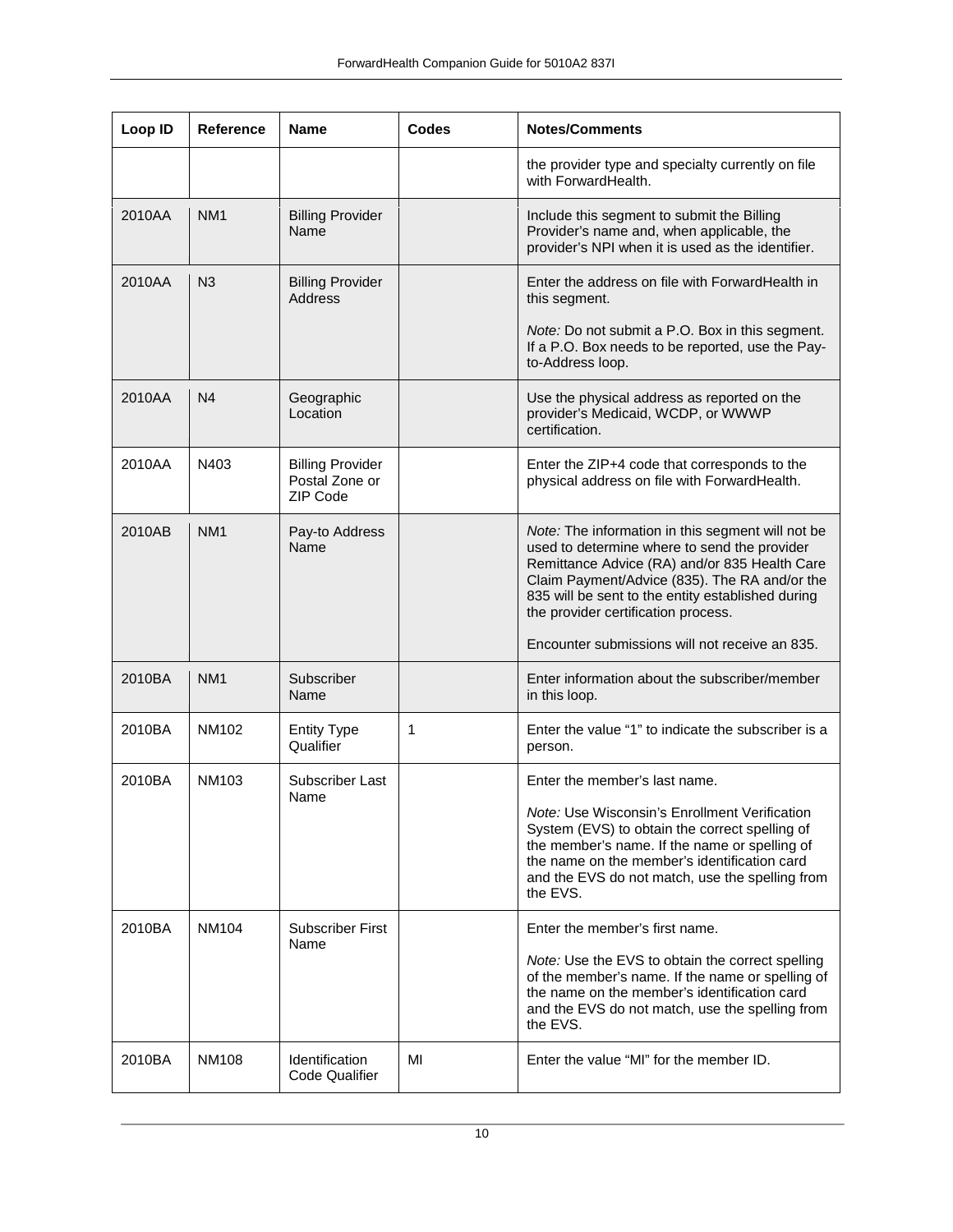| Loop ID | Reference       | <b>Name</b>                                            | <b>Codes</b>                        | <b>Notes/Comments</b>                                                                                                                                                                                                  |
|---------|-----------------|--------------------------------------------------------|-------------------------------------|------------------------------------------------------------------------------------------------------------------------------------------------------------------------------------------------------------------------|
| 2010BA  | NM109           | Subscriber<br>Primary<br>Identifier                    |                                     | Enter the member's 10-digit ForwardHealth<br>identification number.                                                                                                                                                    |
|         |                 |                                                        |                                     | Note: Do not enter any other numbers or letters.<br>Use the ForwardHealth ID card or the EVS to<br>obtain the correct identification number.                                                                           |
| 2010BB  | NM <sub>1</sub> | Payer Name                                             |                                     |                                                                                                                                                                                                                        |
| 2010BB  | <b>NM103</b>    | Payer Name                                             | <b>FORWARDHEA</b><br>LTH.           | Enter value "FORWARDHEALTH".                                                                                                                                                                                           |
| 2010BB  | NM109           | Payer Identifier                                       | WISC_TXIX<br>WISC_WWWP<br>WISC_WCDP | Claim: Enter value "WISC_TXIX" for Wisconsin<br>Medicaid and BadgerCare Plus,<br>"WISC_WWWP" for the WWWP or<br>"WISC_WCDP" for the WCDP.<br>Encounter: "WISC_TXIX" only.                                              |
|         |                 |                                                        |                                     |                                                                                                                                                                                                                        |
| 2010BB  | <b>REF</b>      | <b>Billing Provider</b><br>Secondary<br>Identification |                                     | Include this segment if the provider in Loop<br>2010AA is the provider certified by<br>ForwardHealth interChange to submit<br>claims/encounters and the provider's NPI will not<br>be submitted in Loop 2010AA: NM109. |
|         |                 |                                                        |                                     | Note: Non-healthcare (Atypical) providers are<br>required to submit this segment.                                                                                                                                      |
| 2010BB  | REF01           | Reference<br>Identification<br>Qualifier               | G <sub>2</sub>                      | Enter the value "G2" for Wisconsin Medicaid,<br>BadgerCare Plus, WCDP, and WWWP.                                                                                                                                       |
|         |                 |                                                        |                                     | Note: Non-healthcare (Atypical) providers are<br>required to submit this segment.                                                                                                                                      |
| 2010BB  | REF02           | <b>Billing Provider</b><br>Secondary<br>Identifier     |                                     | Enter the eight or nine-digit billing provider<br>number assigned by ForwardHealth<br>interChange.                                                                                                                     |
|         |                 |                                                        |                                     | Note: Non-healthcare (Atypical) providers are<br>required to submit their eight or nine-digit billing<br>provider number.                                                                                              |
| 2010CA  | <b>REF</b>      | Property and<br><b>Casualty Claim</b><br>Number        |                                     | This segment will not be used by ForwardHealth.                                                                                                                                                                        |
| 2300    | <b>CLM</b>      | Claim<br>Information                                   |                                     |                                                                                                                                                                                                                        |
| 2300    | CLM01           | <b>Patient Control</b><br>Number                       |                                     | Note: ForwardHealth interChange will process<br>member control numbers up to 20 characters in<br>length.                                                                                                               |
| 2300    | CLM02           | <b>Total Claim</b><br>Charge Amount                    |                                     | Enter the total billed amount for the entire<br>claim/encounter.                                                                                                                                                       |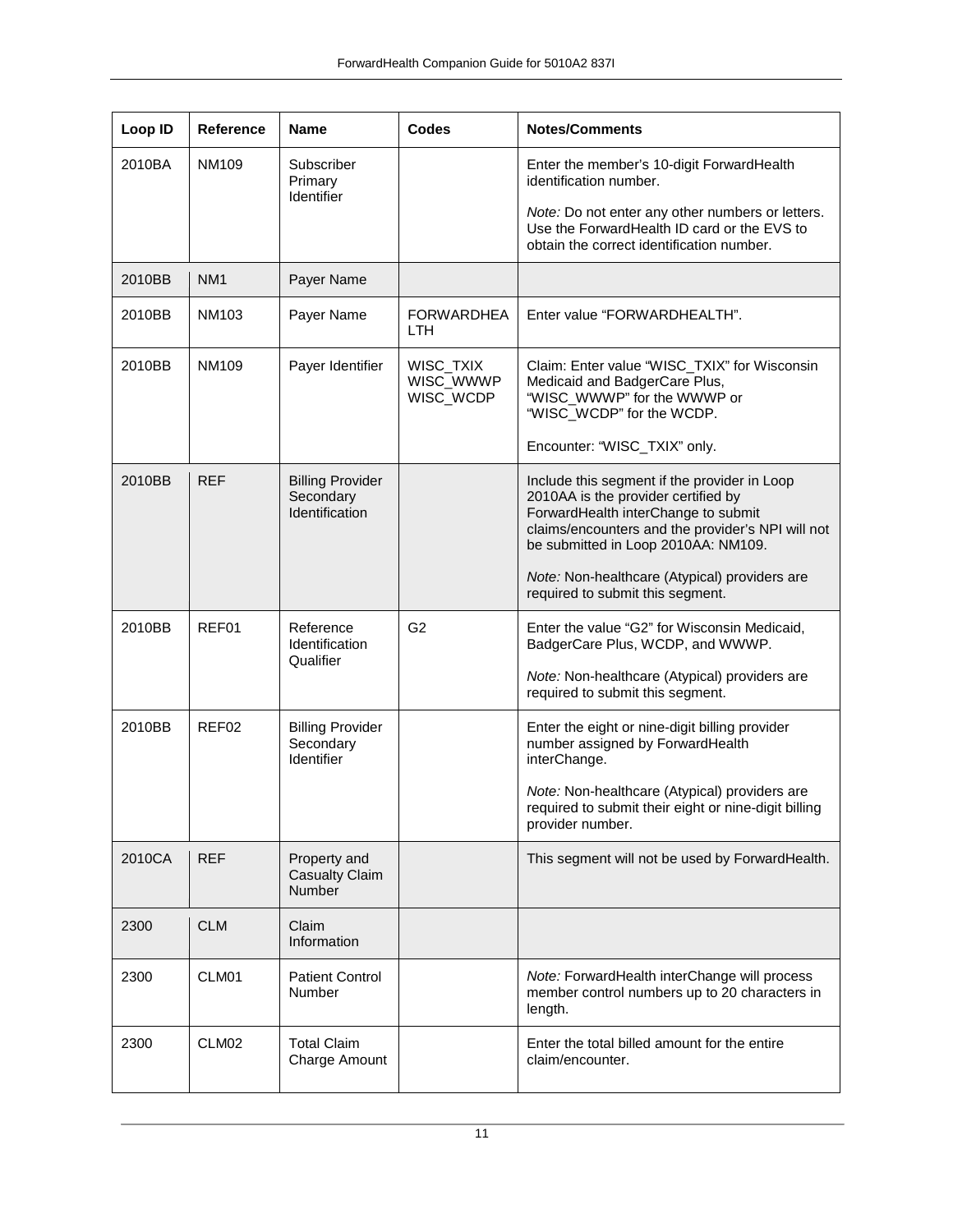| Loop ID | <b>Reference</b> | <b>Name</b>                  | <b>Codes</b>               | <b>Notes/Comments</b>                                                                                                                                                                                                                                                                                                                                                                                                                                                                                                                                                                                                                                                                                                                                                                                                                                                                                                                                                                                                                                                                                                                                                                                                                                                                                                                                                                                                                                                                                                                                                                                                                                                                                                                                                                                                                                                                                                                                                                 |
|---------|------------------|------------------------------|----------------------------|---------------------------------------------------------------------------------------------------------------------------------------------------------------------------------------------------------------------------------------------------------------------------------------------------------------------------------------------------------------------------------------------------------------------------------------------------------------------------------------------------------------------------------------------------------------------------------------------------------------------------------------------------------------------------------------------------------------------------------------------------------------------------------------------------------------------------------------------------------------------------------------------------------------------------------------------------------------------------------------------------------------------------------------------------------------------------------------------------------------------------------------------------------------------------------------------------------------------------------------------------------------------------------------------------------------------------------------------------------------------------------------------------------------------------------------------------------------------------------------------------------------------------------------------------------------------------------------------------------------------------------------------------------------------------------------------------------------------------------------------------------------------------------------------------------------------------------------------------------------------------------------------------------------------------------------------------------------------------------------|
|         |                  |                              |                            | Note: ForwardHealth interChange will process<br>claims/encounters submitted with a negative<br>total billed amount as if the provider submitted a<br>zero total billed amount.                                                                                                                                                                                                                                                                                                                                                                                                                                                                                                                                                                                                                                                                                                                                                                                                                                                                                                                                                                                                                                                                                                                                                                                                                                                                                                                                                                                                                                                                                                                                                                                                                                                                                                                                                                                                        |
| 2300    | <b>CLM05-1</b>   | <b>Facility Type</b><br>Code |                            | Enter the first two digits of the type of bill. See<br>the National Uniform Billing Committee (NUBC)<br>Manual or website at www.nubc.org/for the<br>appropriate value selections.                                                                                                                                                                                                                                                                                                                                                                                                                                                                                                                                                                                                                                                                                                                                                                                                                                                                                                                                                                                                                                                                                                                                                                                                                                                                                                                                                                                                                                                                                                                                                                                                                                                                                                                                                                                                    |
| 2300    | CLM05-3          | Claim<br>Frequency<br>Code   | 1<br>2<br>3<br>4<br>7<br>8 | The third digit of the type of bill, as defined by<br>the NUBC, is the frequency code. Use the claim<br>frequency code to indicate whether the<br>claim/encounter is an admit through discharge,<br>interim, or a replacement/void of a previously<br>adjudicated and paid claim/encounter.<br>It is always appropriate to use the following<br>values when submitting claims/encounters to<br>ForwardHealth interChange:<br>"1" - Indicates the complete<br>claim/encounter is being submitted to<br>ForwardHealth interChange.<br>"7" - Indicates this claim/encounter is<br>$\bullet$<br>replacing a previously submitted and<br>adjudicated claim/encounter. ForwardHealth<br>interChange will void the previously<br>submitted claim/encounter and completely<br>replace it with this corrected<br>claim/encounter.<br>"8" - Indicates ForwardHealth interChange<br>$\bullet$<br>should recoup the previously submitted<br>claim/encounter in its entirety.<br>When submitting claims with type of bill 11X,<br>15X, 16X, 17X, or 18X, it is also appropriate to<br>use the following values:<br>"2" - Indicates that this is the first<br>claim/encounter in an interim billing<br>situation. ForwardHealth interChange will<br>process the claim/encounter as if the<br>provider submitted a "1".<br>"3" - Indicates that this is a continuing<br>$\bullet$<br>claim/encounter of an interim billing<br>situation. ForwardHealth interChange will<br>process the claim/encounter as if the<br>provider submitted a "7". See the notes for<br>the usage of "7" above.<br>"4" - Indicates that this is the last<br>$\bullet$<br>claim/encounter in an interim billing<br>situation. ForwardHealth interChange will<br>process the claim/encounter as if the<br>provider submitted a "7". See the notes for<br>the usage of "7" above.<br>Note: The use of values "3", "4", "7", and "8" can<br>result in the previously submitted<br>claim/encounter being adjusted. Include the |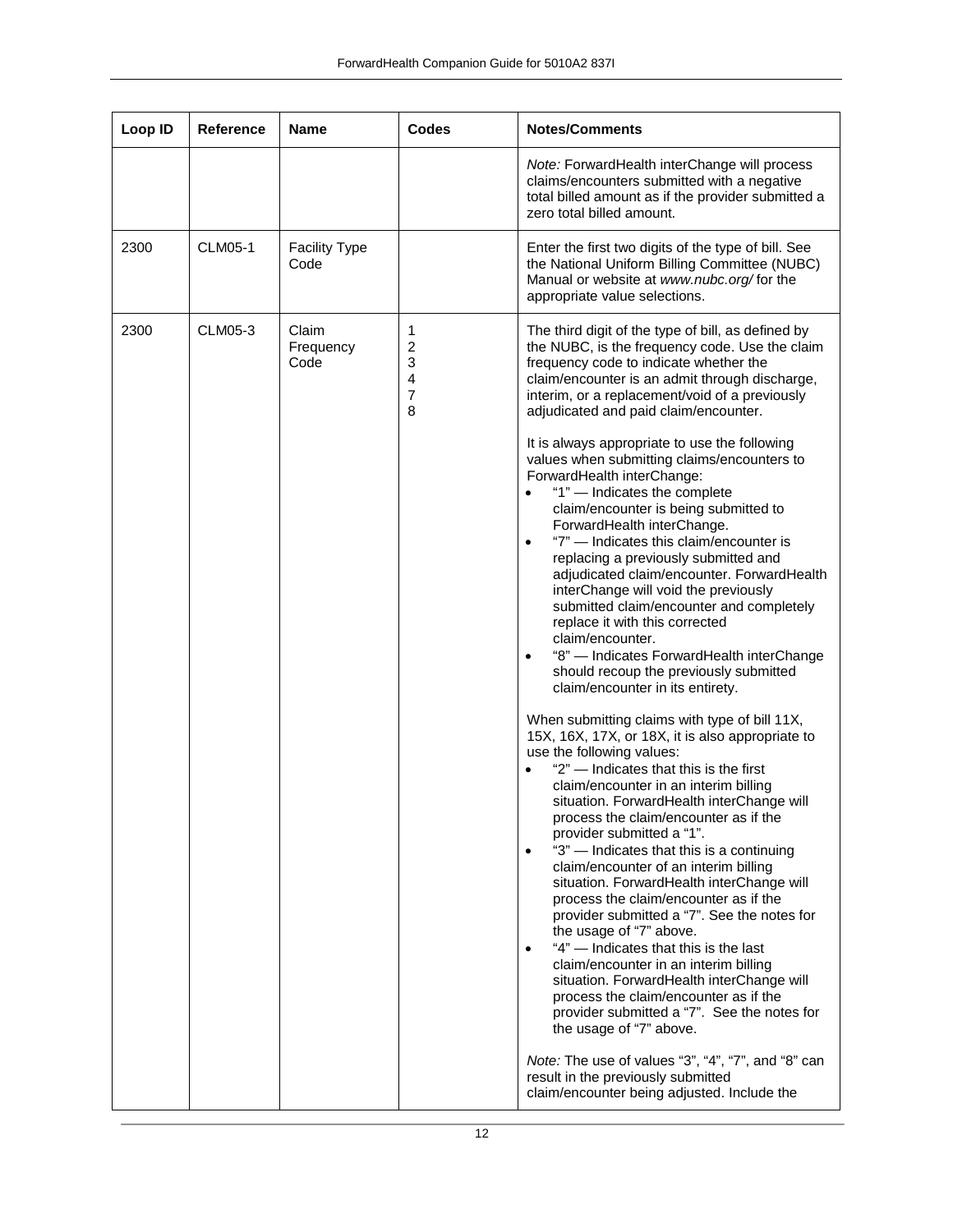| Loop ID | Reference       | <b>Name</b>                           | <b>Codes</b> | <b>Notes/Comments</b>                                                                                                                                                                                                                                                                                                                                                                               |
|---------|-----------------|---------------------------------------|--------------|-----------------------------------------------------------------------------------------------------------------------------------------------------------------------------------------------------------------------------------------------------------------------------------------------------------------------------------------------------------------------------------------------------|
|         |                 |                                       |              | internal control number (ICN) from the previously<br>submitted claim/encounter in the Original<br>Reference Number segment in Loop 2300. Any<br>adjustment request without the previous ICN will<br>be processed as if the provider submitted a "1" in<br>this element.                                                                                                                             |
|         |                 |                                       |              | Electronic claim adjustments are subject to the<br>same requirements as paper claim adjustments<br>and therefore may result in a letter to the<br>provider if the requirements are not met. Do not<br>use adjustment values if reconsideration of the<br>original claim payment is needed. All requests<br>for claim reconsideration should be submitted on<br>paper with supporting documentation. |
|         |                 |                                       |              | See the NUBC Manual or website,<br>www.nubc.org/for additional information on<br>value selections.                                                                                                                                                                                                                                                                                                  |
|         |                 |                                       |              | Encounter: Provider letters and paper<br>submissions/requests will not be supported for<br>encounter processing.                                                                                                                                                                                                                                                                                    |
| 2300    | <b>DTP</b>      | Admission<br>Date/Hour                |              |                                                                                                                                                                                                                                                                                                                                                                                                     |
| 2300    | <b>DTP</b>      | Date-Repricer<br><b>Received Date</b> |              | This segment will not be used by ForwardHealth.                                                                                                                                                                                                                                                                                                                                                     |
| 2300    | CL <sub>1</sub> | Institutional<br>Claim Code           |              | Use this segment to provide hospital<br>claim/encounter specific information.                                                                                                                                                                                                                                                                                                                       |
| 2300    | CL101           | <b>Admission Type</b><br>Code         |              | Enter the Type of Admission Code.<br>See the NUBC Manual or website,<br>www.nubc.org/for additional information on<br>value selections.                                                                                                                                                                                                                                                             |
| 2300    | CL102           | Admission<br>Source Code              |              | Enter the Source of Admission Code.<br>See the NUBC Manual or website,<br>www.nubc.org/for additional information on<br>value selections.                                                                                                                                                                                                                                                           |
| 2300    | CL103           | <b>Patient Status</b><br>Code         |              | Enter the Patient Status Code.<br>See the NUBC Manual or website,<br>www.nubc.org/for additional information on<br>value selections.                                                                                                                                                                                                                                                                |
| 2300    | <b>PWK</b>      | Claim<br>Supplemental<br>Information  |              | Claim: Use this segment if it is necessary to<br>indicate supplemental information has been<br>submitted for the claim.                                                                                                                                                                                                                                                                             |
|         |                 |                                       |              | Encounter: Use this segment if it is necessary to<br>indicate an encounter chart review.                                                                                                                                                                                                                                                                                                            |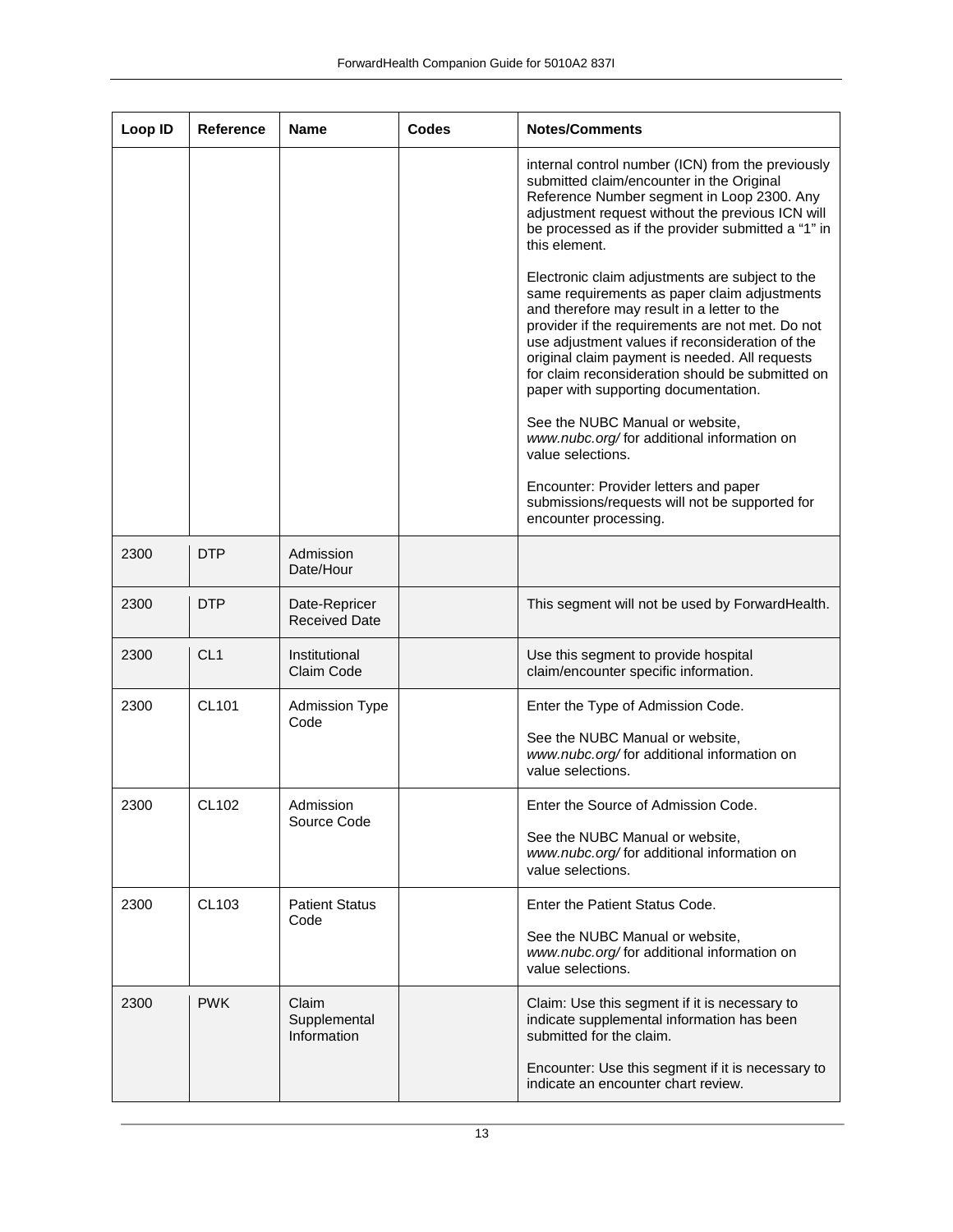| Loop ID | <b>Reference</b> | <b>Name</b>                                    | <b>Codes</b>     | <b>Notes/Comments</b>                                                                                                                                                                                          |
|---------|------------------|------------------------------------------------|------------------|----------------------------------------------------------------------------------------------------------------------------------------------------------------------------------------------------------------|
| 2300    | PWK01            | Report Type<br>Code                            | 09 (Encounter)   | Encounter: Enter the value "09" - Progress<br>Report.                                                                                                                                                          |
| 2300    | PWK02            | Attachment<br>Transmission                     | BM (Claim)       | Claim: Enter the value "BM" - By Mail.                                                                                                                                                                         |
|         |                  | Code                                           | AA (Encounter)   | Encounter: Enter the value "AA" - Available by<br>request at provider site.                                                                                                                                    |
| 2300    | PWK05            | <b>Identification</b><br><b>Code Qualifier</b> | AC (Claim)       | Claim: Enter the value "AC" - Attachment<br>Control Number. This element is required when<br>PWK02 contains the value "BM".                                                                                    |
| 2300    | CN <sub>1</sub>  | Contract<br>Information                        |                  | The DHS requires BadgerCare<br>Plus/Supplemental Security Income (SSI) HMOs<br>to report a "shadow price" on the HMO<br>Encounter 837 transaction when the service is<br>provided by a sub-capitated provider. |
| 2300    | <b>CN101</b>     | <b>Contract Type</b><br>Code                   | 05 (Capitated)   | Encounter: Enter the value "05" to indicate a<br>capitated amount to follow. This element is<br>required on encounters when the service is<br>provided by a sub-capitated provider.                            |
| 2300    | CN102            | Contract<br>Amount                             |                  | Enter the "shadow price".                                                                                                                                                                                      |
| 2300    | <b>REF</b>       | Prior<br>Authorization                         |                  | ForwardHealth interChange does not require the<br>prior authorization (PA) number be submitted on<br>the 837 transaction.<br>Note: For PA policy guidelines refer to your                                      |
|         |                  |                                                |                  | service area of the Online Handbook.                                                                                                                                                                           |
| 2300    | <b>REF</b>       | Payer Claim<br><b>Control Number</b>           |                  | Include this segment when requesting an<br>electronic adjustment (a value of "7" or "8" in<br>CLM05-3 indicates that an adjustment is being<br>requested).                                                     |
| 2300    | REF02            | Payer Claim<br>Control Number                  |                  | Enter the most recent ICN assigned by<br>ForwardHealth interChange. This is the ICN that<br>will be adjusted.                                                                                                  |
| 2300    | <b>REF</b>       | Auto Accident<br><b>State</b>                  |                  | This segment will not be used by ForwardHealth.                                                                                                                                                                |
| 2300    | <b>CRC</b>       | <b>EPSDT Referral</b>                          |                  | This segment will not be used by ForwardHealth.                                                                                                                                                                |
| 2300    | HI               | Principal<br>Diagnosis                         |                  | Enter the principal diagnosis in this segment.                                                                                                                                                                 |
| 2300    | HI01-9           | Present on<br>Admission<br>Indicator           | N<br>U<br>W<br>Y | Enter the Present on Admission (POA) indicator<br>as applicable.<br>Note: Exempt providers are not required to<br>submit a POA indicator.                                                                      |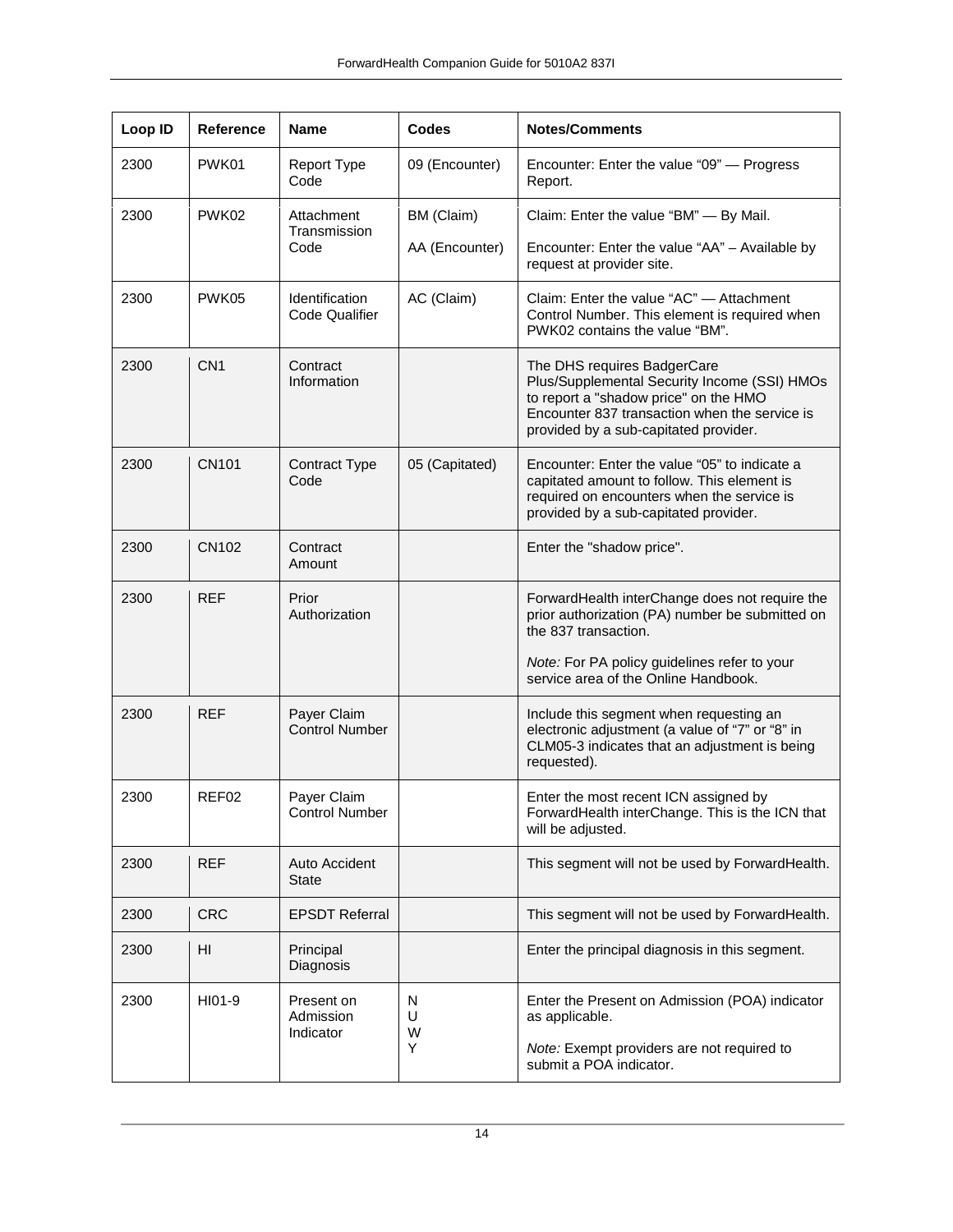| Loop ID | Reference                                                                                                            | <b>Name</b>                           | <b>Codes</b>     | <b>Notes/Comments</b>                                                                                                                                             |
|---------|----------------------------------------------------------------------------------------------------------------------|---------------------------------------|------------------|-------------------------------------------------------------------------------------------------------------------------------------------------------------------|
| 2300    | HI                                                                                                                   | Admitting<br>Diagnosis                |                  | Enter the admitting diagnosis in this segment.<br>Note: An admitting diagnosis is required for all                                                                |
|         |                                                                                                                      |                                       |                  | inpatient claims/encounters.                                                                                                                                      |
| 2300    | H <sub>l</sub>                                                                                                       | Patient's<br>Reason for Visit         |                  | Enter the patient reason(s) for visit in this<br>segment                                                                                                          |
|         |                                                                                                                      |                                       |                  | Note: A patient reason for visit is required on<br>outpatient claims/encounters.                                                                                  |
| 2300    | HI                                                                                                                   | <b>Other Diagnosis</b><br>Information |                  | Enter additional diagnosis codes in this segment,<br>if necessary.                                                                                                |
|         |                                                                                                                      |                                       |                  | Note: ForwardHealth interChange will use up to<br>24 diagnosis codes in this segment, in addition<br>to the principal diagnosis, to process a<br>claim/encounter. |
| 2300    | HI01-2<br>HI02-2<br>HI03-2<br>HI04-2<br>HI05-2<br>HI06-2<br>HI07-2<br>HI08-2<br>HI09-2<br>HI10-2<br>HI11-2<br>HI12-2 | <b>Other Diagnosis</b>                |                  | Enter additional diagnosis codes in order of<br>importance.                                                                                                       |
| 2300    | HI01-9<br>HI02-9<br>HI03-9<br>HI04-9<br>HI05-9<br>HI06-9<br>HI07-9<br>HI08-9<br>HI09-9<br>HI10-9<br>HI11-9<br>HI12-9 | Present on<br>Admission<br>Indicator  | N<br>U<br>W<br>Y | Enter the POA indicator if applicable.<br>Note: Exempt providers are not required to<br>submit a POA indicator.                                                   |
| 2300    | HI                                                                                                                   | Principal<br>Procedure<br>Information |                  | Enter principal procedure information in this<br>segment.                                                                                                         |
| 2300    | H <sub>II</sub>                                                                                                      | Other<br>Procedure<br>Information     |                  | Enter additional procedure information in this<br>segment.                                                                                                        |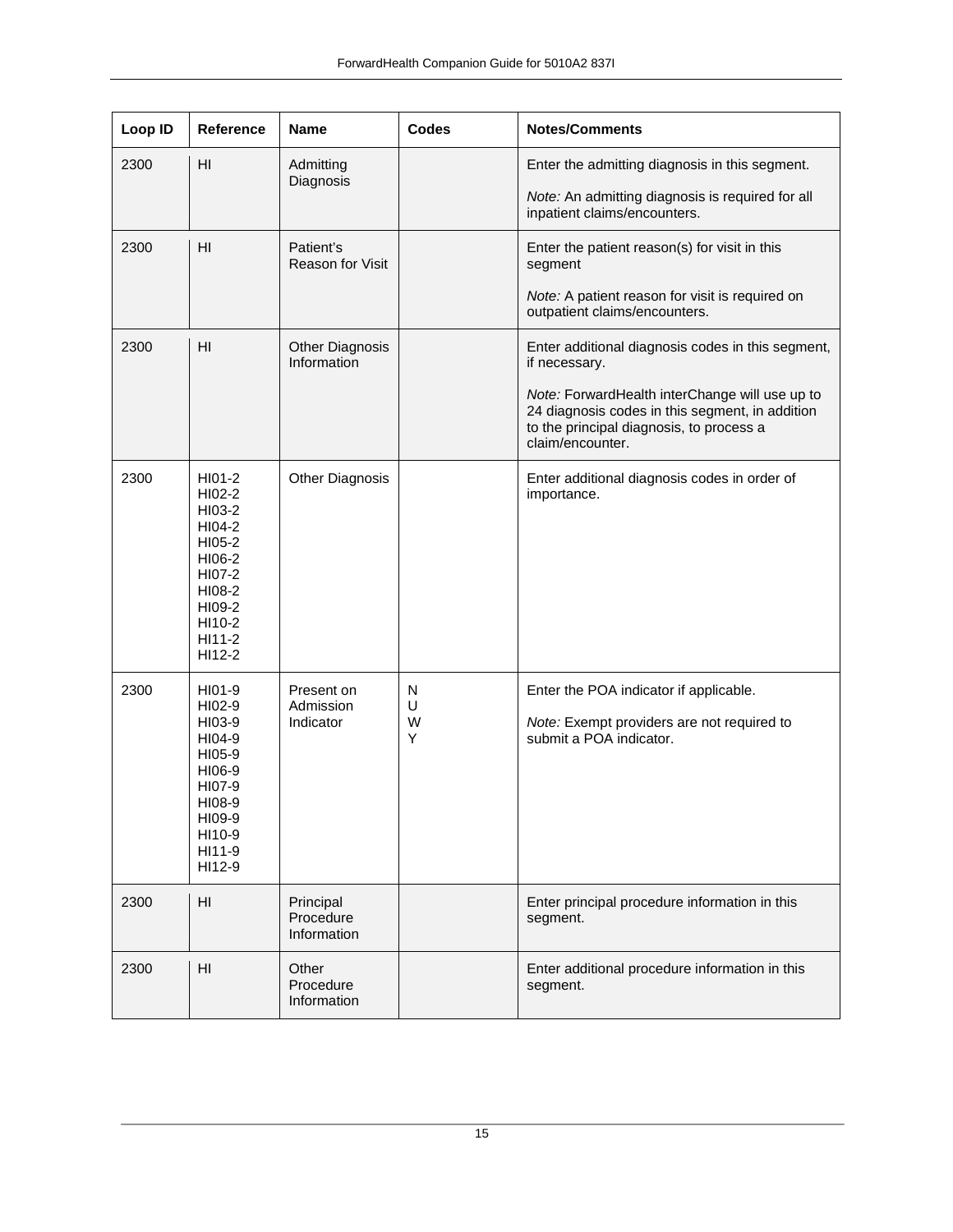| Loop ID | <b>Reference</b>  | <b>Name</b>                                          | <b>Codes</b>   | <b>Notes/Comments</b>                                                                                                                                                                                                                                                                                                                                                                                                                                                                                                                          |
|---------|-------------------|------------------------------------------------------|----------------|------------------------------------------------------------------------------------------------------------------------------------------------------------------------------------------------------------------------------------------------------------------------------------------------------------------------------------------------------------------------------------------------------------------------------------------------------------------------------------------------------------------------------------------------|
| 2300    | HI                | Occurrence<br>Span<br>Information                    |                | Enter occurrence span information in this<br>segment.<br>Note: To document a hospital leave of absence<br>for long term care claims/encounters, enter "75"<br>as the occurrence span code and list the dates<br>of absence. At the detail level, enter the<br>corresponding revenue code "185".                                                                                                                                                                                                                                                |
| 2300    | HI                | Value<br>Information                                 |                | Enter value code information in this segment.<br>Note: Use this segment to indicate covered and<br>noncovered days for all institutional claim and<br>encounter types.<br>Note: Use this segment to indicate birthweight in<br>grams for newborn institutional claims and<br>encounters (Value Code = 54).                                                                                                                                                                                                                                     |
| 2310A   | NM <sub>1</sub>   | Attending<br><b>Provider Name</b>                    |                |                                                                                                                                                                                                                                                                                                                                                                                                                                                                                                                                                |
| 2310A   | <b>NM101</b>      | <b>Entity Identifier</b><br>Code                     | 71             | When code 71 is used, the term physician<br>covers any type of provider filling this role.                                                                                                                                                                                                                                                                                                                                                                                                                                                     |
| 2310A   | <b>NM103</b>      | Attending<br>Provider Last<br>Name                   |                | The attending provider is the individual who has<br>overall responsibility for the patient's medical<br>care and treatment reported on the<br>claim/encounter. This can be an individual or<br>organizational entity.<br>For example, personal care providers: This data<br>element should indicate the attending personal<br>care provider, not the attending physician. If the<br>attending personal care provider does not have<br>an NPI or ForwardHealth provider number, then<br>the billing organization information should be<br>used. |
| 2310A   | <b>PRV</b>        | Attending<br>Provider<br>Specialty                   |                | Note: Taxonomy codes are only required if the<br>NPI has multiple certifications and the taxonomy<br>is necessary to determine the appropriate one.                                                                                                                                                                                                                                                                                                                                                                                            |
| 2310A   | PRV <sub>03</sub> | Provider<br>Taxonomy<br>Code                         |                | Enter the attending provider's taxonomy.<br>Note: The taxonomy submitted must match the<br>taxonomy on file with ForwardHealth.                                                                                                                                                                                                                                                                                                                                                                                                                |
| 2310A   | <b>REF</b>        | Attending<br>Provider<br>Secondary<br>Identification |                | Use this segment as an identifier if no NPI is<br>available for the provider. If the provider has an<br>NPI, report it in NM1 segment and do not send<br>this REF segment.                                                                                                                                                                                                                                                                                                                                                                     |
| 2310A   | REF01             | Reference<br>Identification<br>Qualifier             | G <sub>2</sub> | Enter "G2" to submit the provider's<br>ForwardHealth provider number.                                                                                                                                                                                                                                                                                                                                                                                                                                                                          |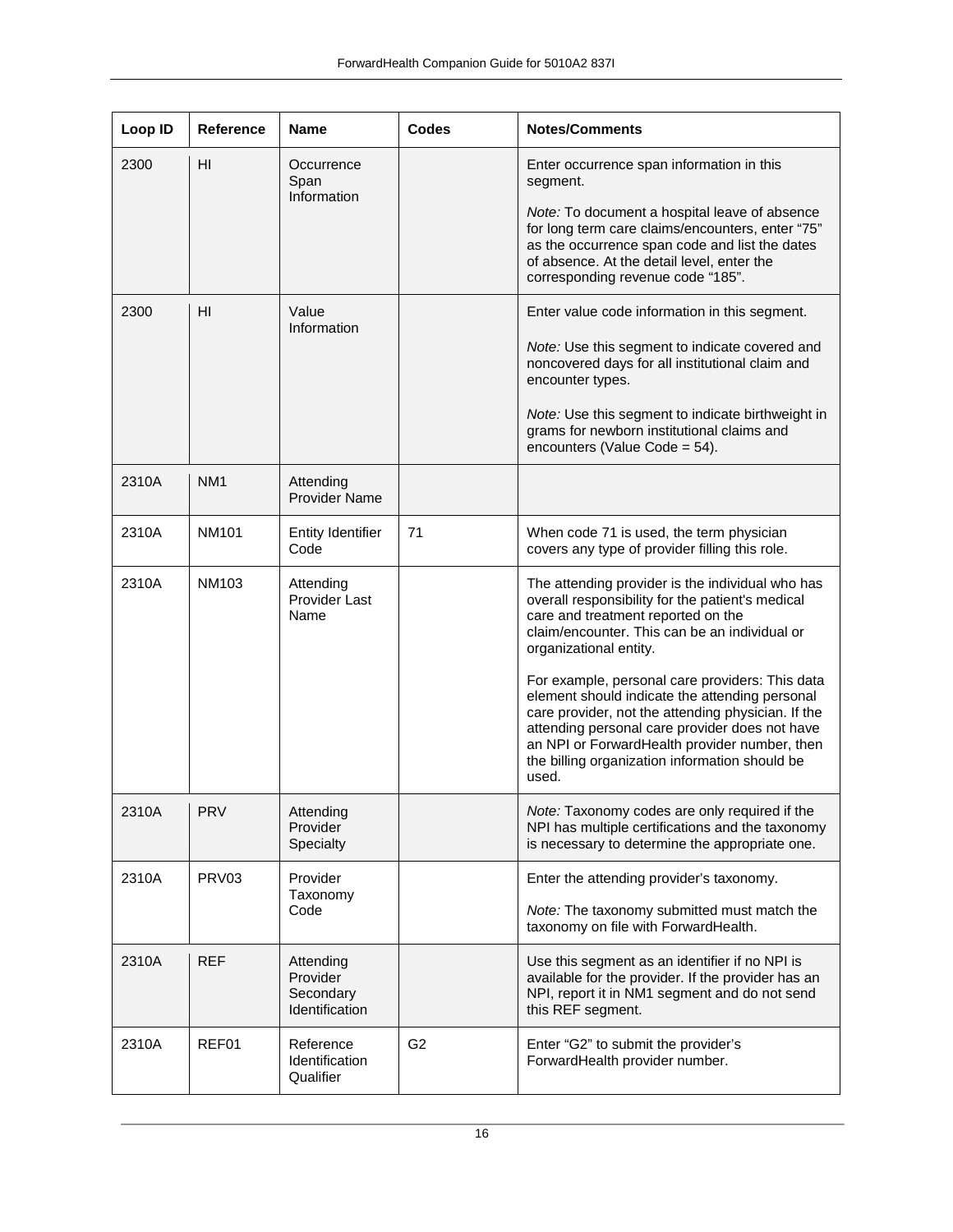| Loop ID | <b>Reference</b>  | <b>Name</b>                                                        | <b>Codes</b>   | <b>Notes/Comments</b>                                                                                                                                                          |
|---------|-------------------|--------------------------------------------------------------------|----------------|--------------------------------------------------------------------------------------------------------------------------------------------------------------------------------|
| 2310A   | REF02             | Attending<br>Provider<br>Secondary<br>Identifier                   |                | Enter the attending provider's eight or nine-digit<br>provider number.                                                                                                         |
| 2310B   | <b>REF</b>        | Operating<br>Physician<br>Secondary<br>Identification              |                | Use this segment as an identifier if no NPI is<br>available for the provider. If the provider has an<br>NPI, report it in NM1 segment and do not send<br>this REF segment.     |
| 2310B   | REF01             | Reference<br>Identification<br>Qualifier                           | G <sub>2</sub> | Enter "G2" to submit provider's ForwardHealth<br>ID number.                                                                                                                    |
| 2310B   | REF <sub>02</sub> | Operating<br>Provider<br>Secondary<br>Identifier                   |                | Enter the operating provider's eight or nine-digit<br>provider number.                                                                                                         |
| 2310B   | <b>REF</b>        | <b>Other Operating</b><br>Physician<br>Secondary<br>Identification |                | Use this segment as an identifier if no NPI is<br>available for the provider. If the provider has an<br>NPI, report it in the NM1 segment and do not<br>send this REF segment. |
| 2310C   | REF01             | Reference<br>Identification<br>Qualifier                           | G <sub>2</sub> | Enter "G2" to submit the provider's<br>ForwardHealth provider number.                                                                                                          |
| 2310C   | REF02             | <b>Other Operating</b><br>Provider<br>Secondary<br>Identifier      |                | Enter the other operating provider's eight or<br>nine-digit provider number.                                                                                                   |
| 2310D   |                   | Rendering<br>Provider                                              |                | Note: This loop is required if billing a<br>professional service on an outpatient claim,<br>otherwise do not send.                                                             |
| 2310D   | <b>REF</b>        | Rendering<br>Provider<br>Secondary<br>Identification               |                | Use this segment as an identifier if no NPI is<br>available for the provider. If the provider has an<br>NPI, report it in the NM1 segment and do not<br>send this REF segment. |
| 2310D   | REF01             | Reference<br>Identification<br>Qualifier                           | G <sub>2</sub> | Enter "G2" to submit provider's ForwardHealth<br>provider number.                                                                                                              |
| 2310D   | REF02             | Rendering<br>Provider<br>Secondary<br>Identifier                   |                | Enter the rendering provider's eight or nine-digit<br>ForwardHealth provider number.                                                                                           |
| 2310F   |                   | Referring<br><b>Provider Name</b>                                  |                | Note: This loop is required if billing a<br>professional service on an outpatient<br>claim/encounter, otherwise do not send.                                                   |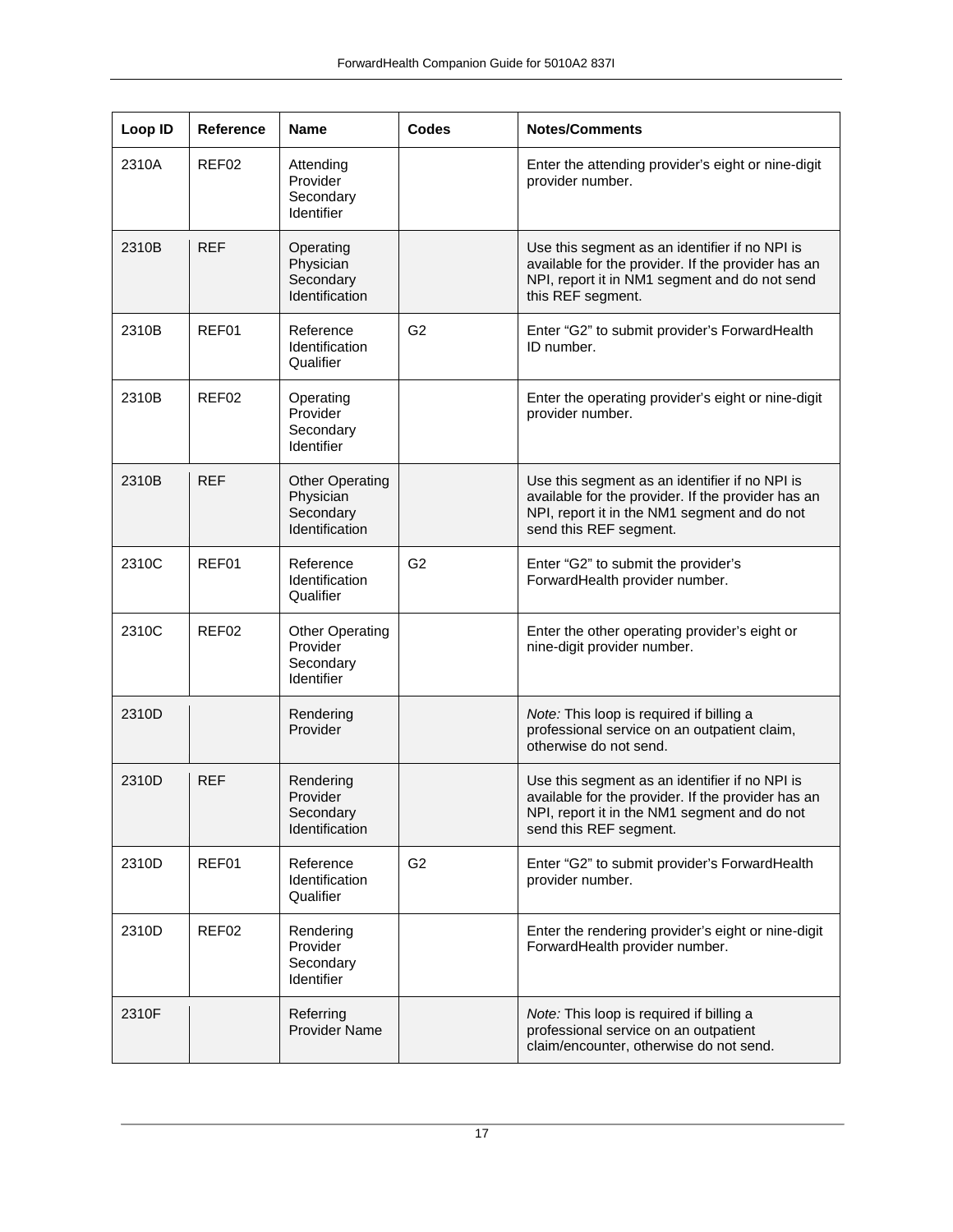| Loop ID | <b>Reference</b> | <b>Name</b>                                | <b>Codes</b>   | <b>Notes/Comments</b>                                                                                                                                                                                                                                                                                                                            |
|---------|------------------|--------------------------------------------|----------------|--------------------------------------------------------------------------------------------------------------------------------------------------------------------------------------------------------------------------------------------------------------------------------------------------------------------------------------------------|
| 2310F   | NM1              | Referring<br><b>Provider Name</b>          |                | Required on an outpatient claim/encounter when<br>the referring provider is different than the<br>attending provider.                                                                                                                                                                                                                            |
|         |                  |                                            |                | Information in Loop ID-2310 applies to the entire<br>claim/encounter unless overridden on a service<br>line by the presence of Loop ID-2420 with the<br>same value in NM101.                                                                                                                                                                     |
| 2310F   | <b>NM101</b>     | <b>Entity Identifier</b><br>Code           | <b>DN</b>      | Enter "DN" to submit the referring provider's<br>name and NPI.                                                                                                                                                                                                                                                                                   |
| 2310F   | NM102            | <b>Entity Type</b><br>Qualifier            | 1              | The referring provider must be a person.                                                                                                                                                                                                                                                                                                         |
| 2310F   | <b>NM103</b>     | Referring<br><b>Provider Last</b><br>Name  |                | Enter the referring provider's last name.                                                                                                                                                                                                                                                                                                        |
| 2310F   | <b>NM104</b>     | Referring<br><b>Provider First</b><br>Name |                | Enter the referring provider's first name.                                                                                                                                                                                                                                                                                                       |
| 2310F   | <b>NM108</b>     | Identification<br><b>Code Qualifier</b>    | XX             | Enter "XX" to indicate that the next field will<br>contain the referring provider's NPI.                                                                                                                                                                                                                                                         |
| 2310F   | NM109            | Referring<br>Provider<br>Identifier        |                | Enter the referring provider's NPI.                                                                                                                                                                                                                                                                                                              |
| 2320    | <b>SBR</b>       | Other<br>Subscriber<br>Identification      |                | This segment is used when other payers are<br>known to potentially be involved in paying on this<br>claim. Managed care organizations use this<br>segment on an encounter to identify the MCO as<br>a payer. This would be in addition to any other<br>payer information that may have been on the<br>encounter prior to the MCO's adjudication. |
| 2320    | SBR09            | Claim Filing<br>Indicator Code             | HM (Encounter) | Encounter: Enter "HM" to identify MCO is<br>providing amount paid to its provider.                                                                                                                                                                                                                                                               |
| 2320    | <b>CAS</b>       | Claim Level<br>Adjustments                 |                | Include this segment when another payer has<br>made payment at the claim level. If the other<br>payer returned an 835 transaction, the CAS<br>segment from the 835 should be copied to this<br>CAS.                                                                                                                                              |
|         |                  |                                            |                | Note: For more information on indicators and<br>disclaimer codes, see Section 4.1 of this guide.                                                                                                                                                                                                                                                 |
| 2320    | <b>AMT</b>       | <b>COB Payer</b><br>Paid Amount            |                | This segment contains the amount paid on the<br>claim by the payer within the 2320 loop.                                                                                                                                                                                                                                                         |
|         |                  |                                            |                | Note: For more information on indicators and<br>disclaimer codes, see Section 4.1 of this guide.                                                                                                                                                                                                                                                 |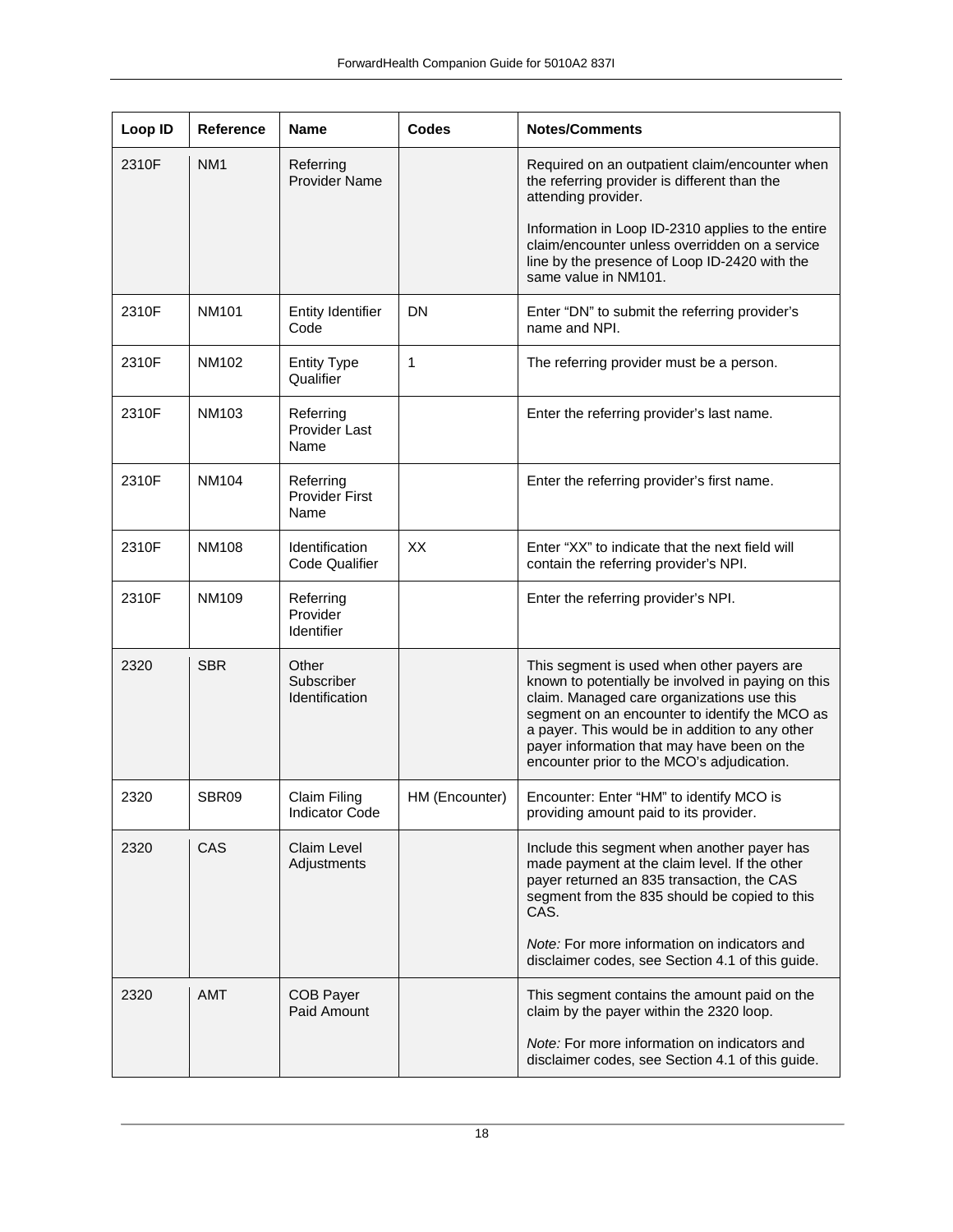| Loop ID | <b>Reference</b> | <b>Name</b>                                                   | <b>Codes</b> | <b>Notes/Comments</b>                                                                                                                                                                                                                                                                                             |
|---------|------------------|---------------------------------------------------------------|--------------|-------------------------------------------------------------------------------------------------------------------------------------------------------------------------------------------------------------------------------------------------------------------------------------------------------------------|
| 2320    | <b>AMT</b>       | Remaining<br><b>Patient Liability</b>                         |              | Enter the remaining patient liability amount in<br>this segment.                                                                                                                                                                                                                                                  |
|         |                  |                                                               |              | <i>Note:</i> For more information on indicators and<br>disclaimer codes, see Section 4.1 of this guide.                                                                                                                                                                                                           |
| 2320    | <b>AMT</b>       | <b>COB Total Non-</b><br>Covered<br>Amount                    |              | Use this segment when the member has other<br>insurance or Medicare but the charges are<br>known to be noncovered.                                                                                                                                                                                                |
|         |                  |                                                               |              | When applicable based on the above statement,<br>enter the total billed amount and no other AMT<br>segments for the other payer.                                                                                                                                                                                  |
|         |                  |                                                               |              | Note: When reporting for commercial insurance,<br>this will generate an OI Indicator of OI-Y. When<br>reporting for Medicare, this will generate a<br>Medicare Disclaimer of "8".                                                                                                                                 |
| 2320    | <b>MIA</b>       | Inpatient<br>Adjudication<br>Information                      |              | Include this segment when it is returned in the<br>835 transaction from a previous payer or if this<br>iteration of 2320 is being used to indicate that an<br>inpatient hospital or nursing home claim was not<br>submitted to another payer based on the notes<br>in the SBR segment of Loop 2320 of this guide. |
| 2320    | <b>MOA</b>       | Outpatient<br>Adjudication<br>Information                     |              | Include this segment when it is returned in the<br>835 transaction from a previous payer or if this<br>iteration of 2320 is being used to indicate an<br>outpatient claim was not submitted to another<br>payer based on the notes in the SBR segment of<br>Loop 2320 of this guide.                              |
| 2330B   | NM <sub>1</sub>  | Other Payer<br>Name                                           |              |                                                                                                                                                                                                                                                                                                                   |
| 2330B   | NM109            | Other Payer<br>Primary                                        |              | Enter the other payer's identifier.                                                                                                                                                                                                                                                                               |
|         |                  | Identifier                                                    |              | Note: ForwardHealth interChange will use this<br>number in combination with Loop 2430 to<br>calculate other insurance and Medicare<br>payments.                                                                                                                                                                   |
| 2330B   | <b>DTP</b>       | Claim Check or<br>Remittance<br>Date                          |              | Required when the payer identified in this loop<br>has previously adjudicated the claim.                                                                                                                                                                                                                          |
|         |                  |                                                               |              | Note: This information is either included here or<br>in Loop 2430.                                                                                                                                                                                                                                                |
| 2330B   | <b>REF</b>       | <b>Other Payer</b><br>Prior<br>Authorization<br><b>Number</b> |              | This segment will not be used by ForwardHealth.                                                                                                                                                                                                                                                                   |
| 2330B   | <b>REF</b>       | <b>Other Payer</b><br><b>Claim Control</b><br>Number          |              | This segment will not be used by ForwardHealth.                                                                                                                                                                                                                                                                   |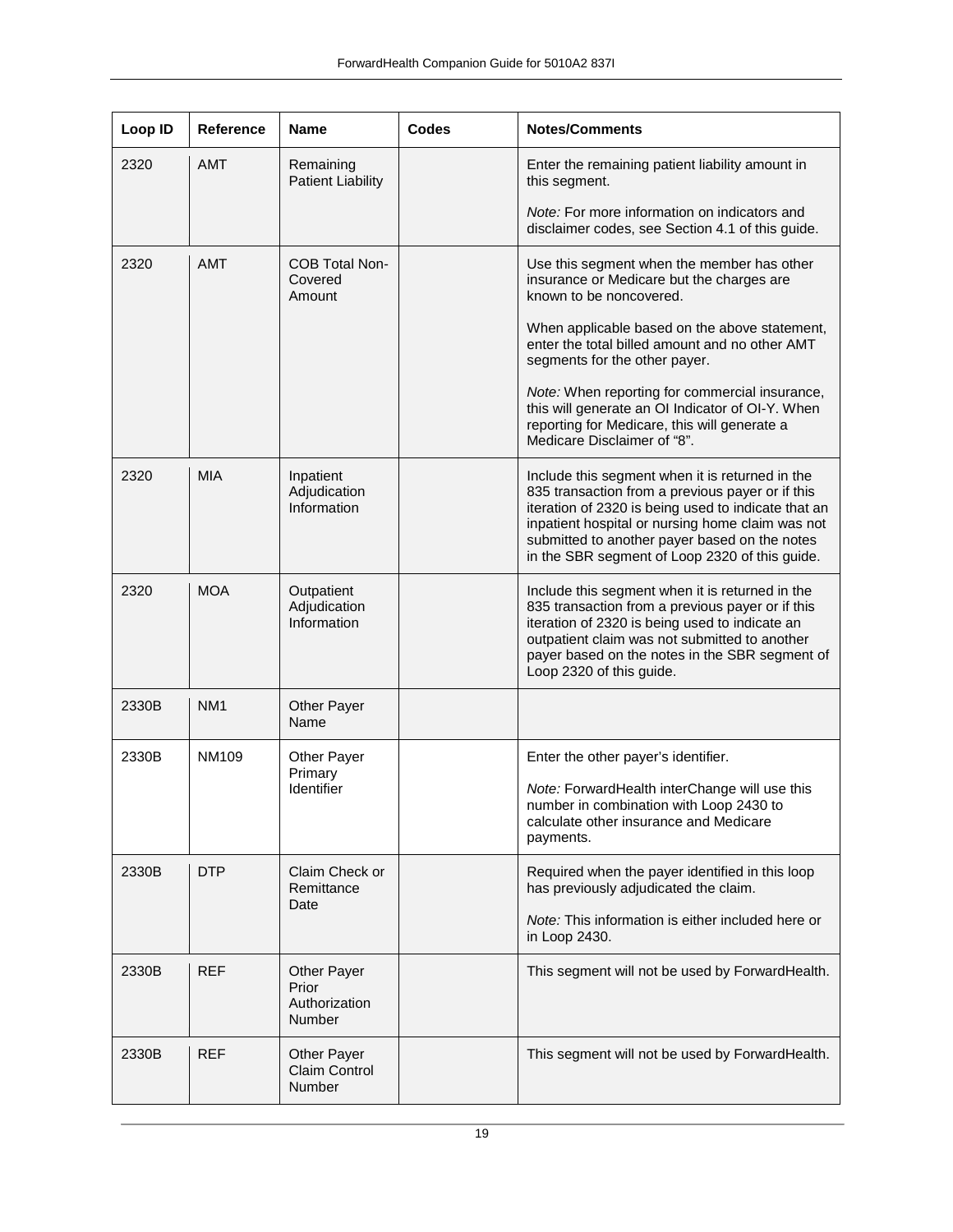| Loop ID | Reference       | <b>Name</b>                                            | <b>Codes</b> | <b>Notes/Comments</b>                                                                                                                                                                                                                                    |
|---------|-----------------|--------------------------------------------------------|--------------|----------------------------------------------------------------------------------------------------------------------------------------------------------------------------------------------------------------------------------------------------------|
| 2330B   | <b>REF</b>      | Other Payer<br>Prior<br>Authorization<br><b>Number</b> |              | This segment will not be used by ForwardHealth.                                                                                                                                                                                                          |
| 2330B   | <b>REF</b>      | <b>Other Payer</b><br>Claim Control<br><b>Number</b>   |              | This segment will not be used by ForwardHealth.                                                                                                                                                                                                          |
| 2300C   |                 | <b>Other Payer</b><br>Attending<br>Provider            |              | This loop will not be used by ForwardHealth.                                                                                                                                                                                                             |
| 2300D   |                 | <b>Other Payer</b><br>Operating<br>Physician           |              | This loop will not be used by ForwardHealth.                                                                                                                                                                                                             |
| 2330E   |                 | Other Payer<br><b>Other Operating</b><br>Physician     |              | This loop will not be used by ForwardHealth.                                                                                                                                                                                                             |
| 2330G   |                 | <b>Other Payer</b><br>Rendering<br>Provider            |              | This loop will not be used by ForwardHealth.                                                                                                                                                                                                             |
| 2330H   |                 | <b>Other Payer</b><br>Referring<br>Provider            |              | This loop will not be used by ForwardHealth.                                                                                                                                                                                                             |
| 23301   |                 | Other Payer<br><b>Billing Provider</b>                 |              | This loop will not be used by ForwardHealth.                                                                                                                                                                                                             |
| 2400    | SV <sub>2</sub> | Institutional<br>Service Line                          |              |                                                                                                                                                                                                                                                          |
| 2400    | SV201           | Service Line<br><b>Revenue Code</b>                    |              | Enter the revenue code specific to the service<br>information being reported.                                                                                                                                                                            |
|         |                 |                                                        |              | Note: To document a hospital leave of absence<br>on a long-term care claim/encounter, use 185 for<br>the revenue code. This will correspond to the<br>occurrence span dates and occurrence span<br>code of 75 reported in the claim/encounter<br>header. |
| 2400    | SV203           | Line Item<br>Charge Amount                             |              | Enter the billed amount for each service line.<br>Note: ForwardHealth interChange will process<br>claims/encounters submitted with a negative<br>service line billed amount as if the provider<br>submitted a zero service line billed amount.           |
| 2400    | <b>DTP</b>      | Date-Service<br>Date                                   |              | Enter the service date information in this<br>segment.                                                                                                                                                                                                   |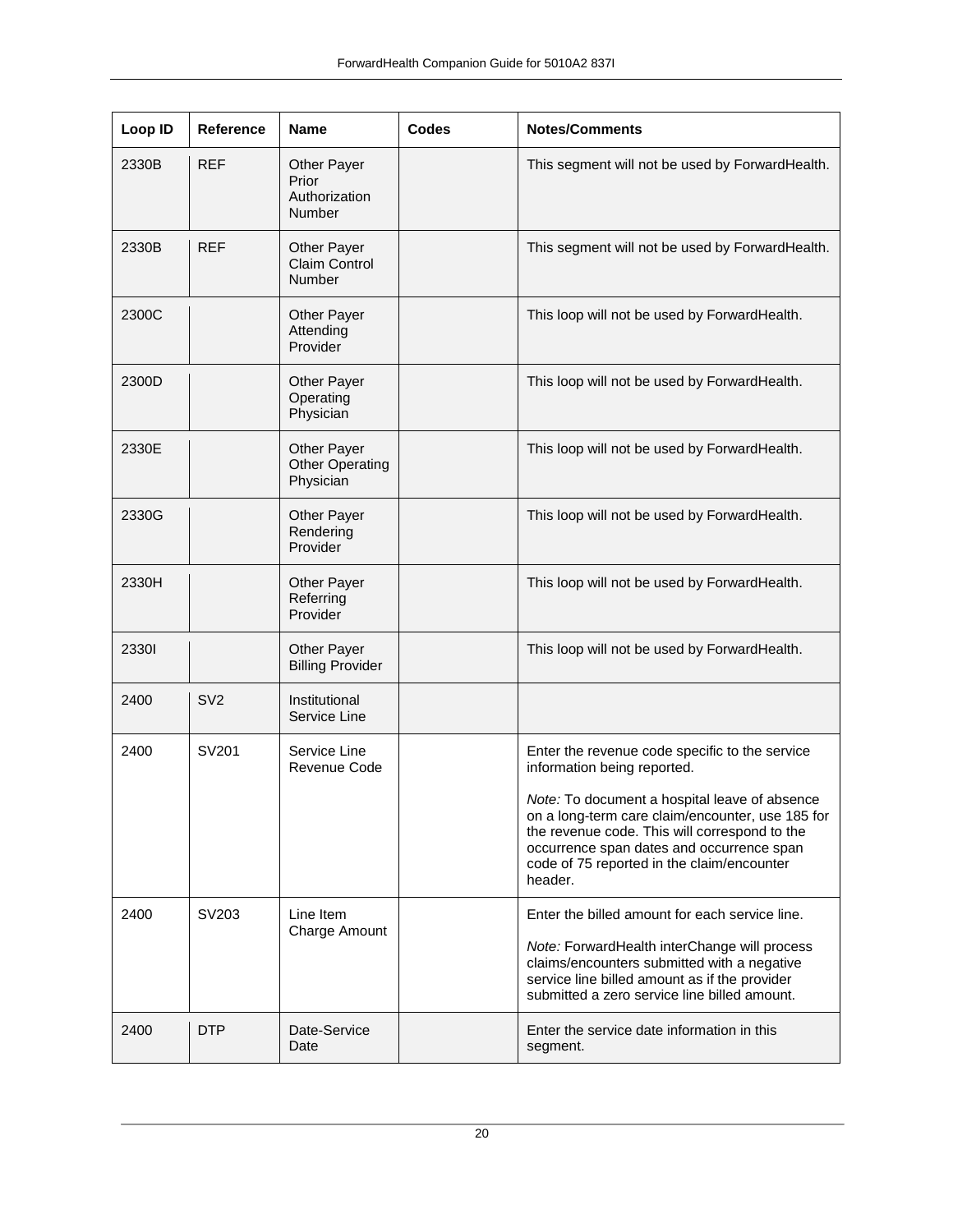| Loop ID | <b>Reference</b>  | <b>Name</b>                                                         | <b>Codes</b>                                                       | <b>Notes/Comments</b>                                                                                                                                                                                          |
|---------|-------------------|---------------------------------------------------------------------|--------------------------------------------------------------------|----------------------------------------------------------------------------------------------------------------------------------------------------------------------------------------------------------------|
| 2400    | DTP02             | Date Time<br><b>Period Format</b><br>Qualifier                      | D <sub>8</sub><br>RD <sub>8</sub>                                  | Enter the value "D8" to indicate a single date of<br>service or "RD8" to indicate a range of service<br>dates for the service line.                                                                            |
|         |                   |                                                                     |                                                                    | Note: When "RD8" is used on outpatient<br>claims/encounters, ForwardHealth interChange<br>will assume the exact same service, including<br>the number of units, was performed on each day<br>within the range. |
| 2400    | DTP03             | Service Date                                                        |                                                                    | Enter the date(s) the procedure was performed.                                                                                                                                                                 |
|         |                   |                                                                     |                                                                    | Note: ForwardHealth interChange requires<br>service line dates on all outpatient<br>claims/encounters and claims/encounters with<br>prescription drugs billed.                                                 |
| 2410    |                   | Drug<br>Identification                                              |                                                                    | Note: This loop is required when submitting a<br>drug related HCPCS procedure code.                                                                                                                            |
| 2410    | LIN               | Drug<br>Identification                                              |                                                                    |                                                                                                                                                                                                                |
| 2410    | LIN <sub>03</sub> | <b>National Drug</b><br>Code                                        |                                                                    | Enter the National Drug Code in this field when<br>applicable.                                                                                                                                                 |
| 2410    | <b>CTP</b>        | <b>Drug Quantity</b>                                                |                                                                    |                                                                                                                                                                                                                |
| 2410    | CTP04             | <b>National Drug</b><br>Unit Count                                  |                                                                    | Enter the numeric quantity in this field.                                                                                                                                                                      |
| 2410    | CTP05-1           | <b>Code Qualifier</b>                                               | F <sub>2</sub><br><b>GR</b><br><b>ME</b><br><b>ML</b><br><b>UN</b> | Select the unit of measurement that corresponds<br>to the value entered in the CTP04 field.                                                                                                                    |
| 2410    | <b>REF</b>        | Prescription or<br>Compound<br>Drug<br>Association<br><b>Number</b> |                                                                    | Enter prescription or link sequence number in<br>this segment.                                                                                                                                                 |
| 2410    | REF01             | Reference<br>Identification<br>Qualifier                            | XZ<br><b>VY</b>                                                    | Enter the value "XZ" to indicate the pharmacy<br>prescription number or "VY" to indicate a link<br>sequence number.                                                                                            |
| 2420B   |                   | <b>Other Operating</b><br>Physician                                 |                                                                    | This loop will not be used by ForwardHealth.                                                                                                                                                                   |
| 2420C   |                   | Rendering<br><b>Provider Name</b>                                   |                                                                    | This loop is required when billing professional<br>services on an outpatient claim/encounter and<br>the service level rendering provider is different<br>than the claim/encounter level rendering<br>provider. |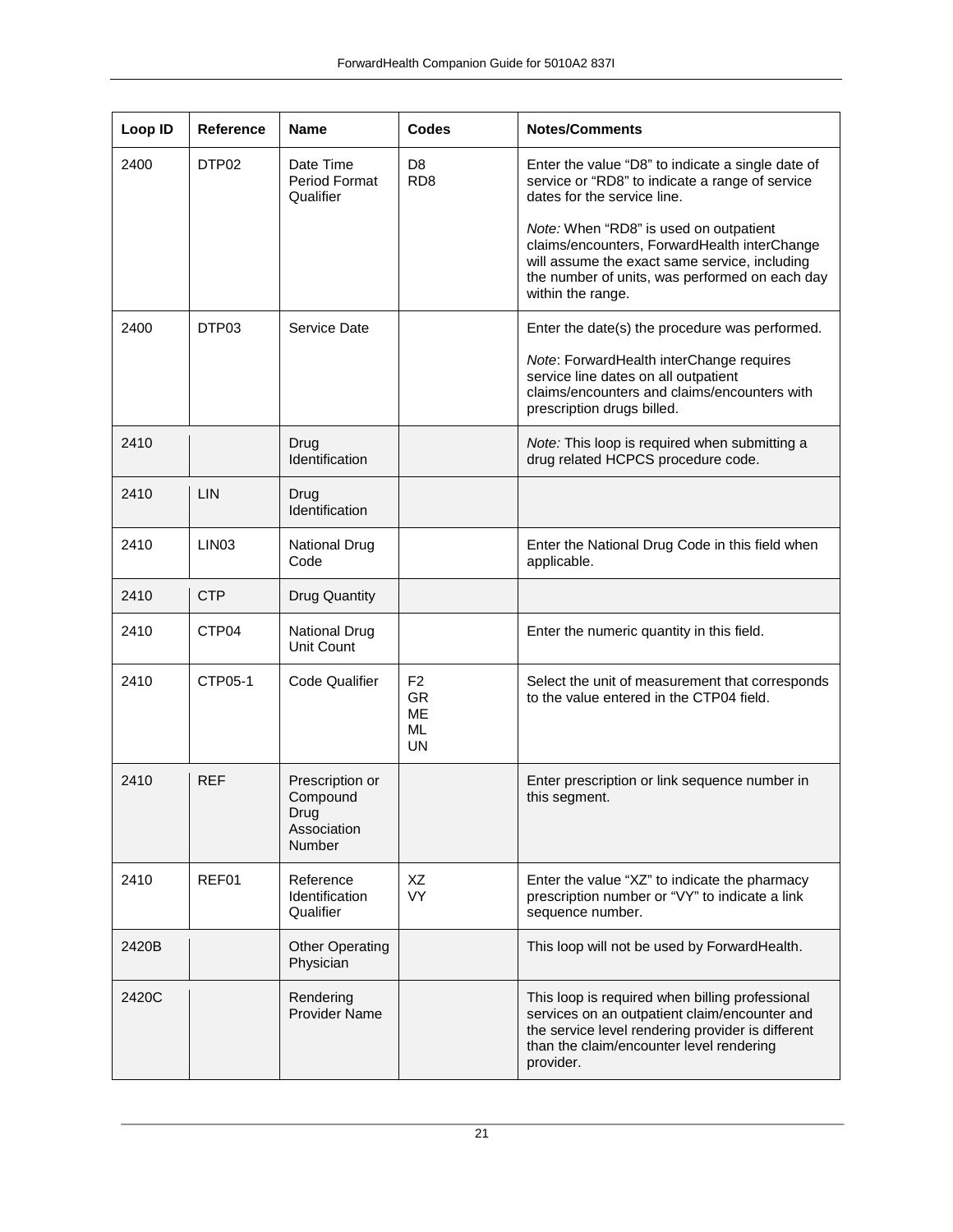| Loop ID | Reference         | <b>Name</b>                                          | <b>Codes</b>   | <b>Notes/Comments</b>                                                                                                                                                                                                                                        |
|---------|-------------------|------------------------------------------------------|----------------|--------------------------------------------------------------------------------------------------------------------------------------------------------------------------------------------------------------------------------------------------------------|
| 2420C   | <b>REF</b>        | Rendering<br>Provider<br>Secondary<br>Identification |                | Use this segment as an identifier if no NPI is<br>available for the provider. If the provider has an<br>NPI, report it in NM1 segment and do not send<br>this REF segment.                                                                                   |
| 2420C   | REF01             | Reference<br>Identification<br>Qualifier             | G <sub>2</sub> | Enter the value "G2" for the ForwardHealth<br>provider number.                                                                                                                                                                                               |
| 2420C   | REF02             | Rendering<br>Provider<br>Secondary<br>Identifier     |                | Enter the rendering provider's ForwardHealth<br>provider number.                                                                                                                                                                                             |
| 2420D   | NM <sub>1</sub>   | Referring<br><b>Provider Name</b>                    |                | Required on an outpatient claim/encounter when<br>the referring provider is different than the<br>attending provider and the service level referring<br>provider is different than the claim/encounter<br>level referring provider.                          |
| 2420D   | <b>NM101</b>      | <b>Entity Identifier</b><br>Code                     | DN             | Enter "DN" to submit the referring provider's<br>name and NPI.                                                                                                                                                                                               |
| 2420D   | NM102             | <b>Entity Type</b><br>Qualifier                      | 1              | The referring provider must be a person.                                                                                                                                                                                                                     |
| 2420D   | NM103             | Referring<br><b>Provider Last</b><br>Name            |                | Enter the referring provider's last name.                                                                                                                                                                                                                    |
| 2420D   | NM104             | Referring<br><b>Provider First</b><br>Name           |                | Enter the referring provider's first name.                                                                                                                                                                                                                   |
| 2420D   | <b>NM108</b>      | Identification<br><b>Code Qualifier</b>              | XX             | Enter "XX" to indicate that the next field will<br>contain the referring provider's NPI.                                                                                                                                                                     |
| 2420D   | NM109             | Referring<br>Provider<br>Identifier                  |                | Enter the referring provider's NPI.                                                                                                                                                                                                                          |
| 2430    | <b>SVD</b>        | Line<br>Adjudication<br>Information                  |                | This segment is used when other payers are<br>known to potentially be involved in paying on this<br>claim at the detail line. Managed care<br>organizations can use this segment on an<br>encounter to identify the detail amount paid to<br>their provider. |
| 2430    | SVD01             | Other Payer<br>Primary<br>Identifier                 |                | The identifier indicates the other payer by<br>matching the appropriate Other Payer Primary<br>Identifier in Loop 2330B, Element NM109.                                                                                                                      |
| 2430    | SVD <sub>02</sub> | Service Line<br>Paid Amount                          |                | Encounter: Enter the MCO amount paid to<br>provider.                                                                                                                                                                                                         |
| 2430    | CAS               | Line Adjustment                                      |                | Include this segment when another payer has<br>made payment at the service line. If the other                                                                                                                                                                |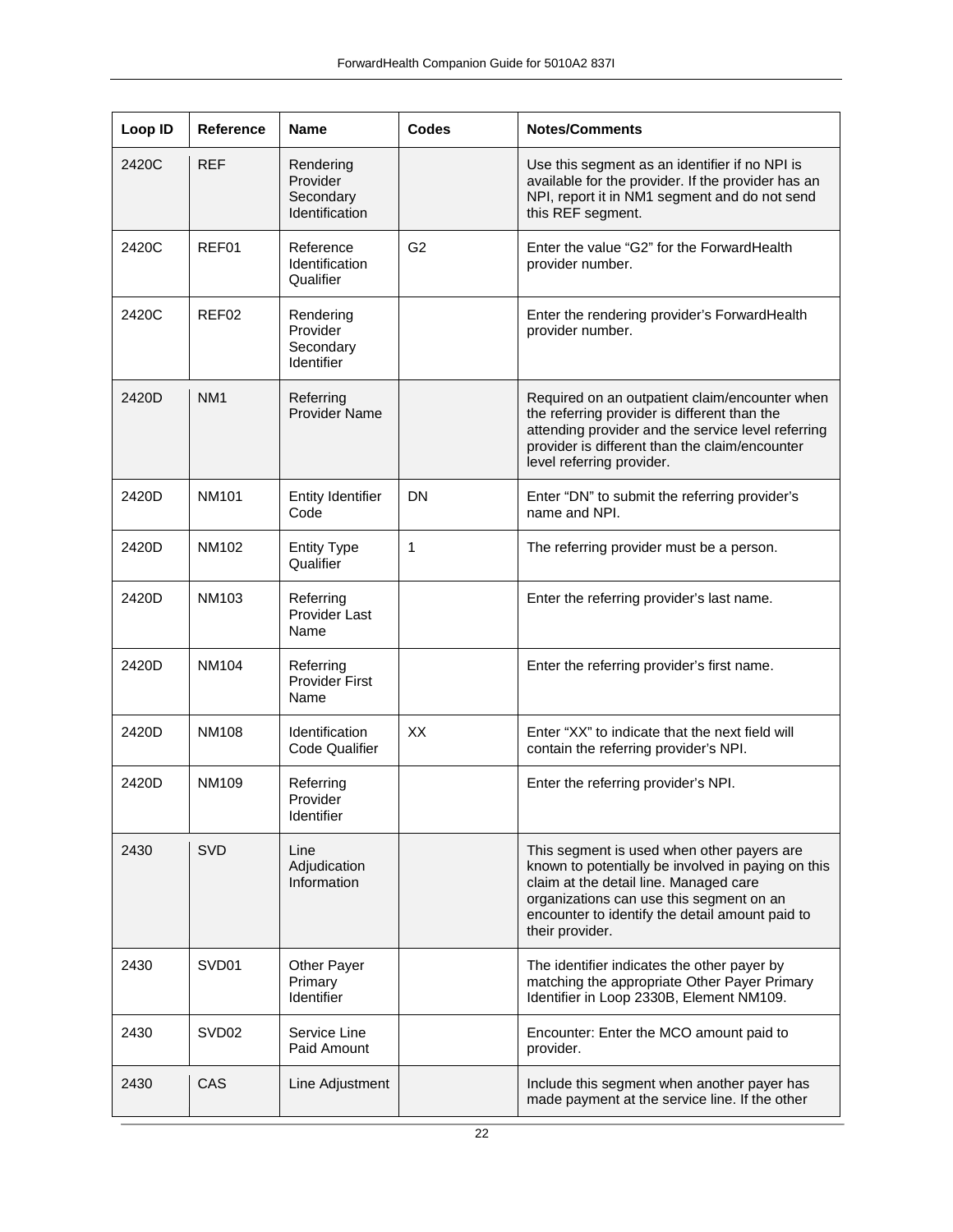| Loop ID | Reference | <b>Name</b> | Codes | <b>Notes/Comments</b>                                                                                                                                                                                                                                                      |
|---------|-----------|-------------|-------|----------------------------------------------------------------------------------------------------------------------------------------------------------------------------------------------------------------------------------------------------------------------------|
|         |           |             |       | payer returned an 835 with a service line CAS,<br>the CAS segment from the 835 should be copied<br>to this CAS.                                                                                                                                                            |
|         |           |             |       | ForwardHealth interChange will use the<br>information in the CAS segment in place of the<br>"other insurance indicator" and "Medicare<br>disclaimer code" submitted on paper claims.                                                                                       |
|         |           |             |       | 837P and "Medicare disclaimer code" submitted<br>prior to HIPAA.                                                                                                                                                                                                           |
|         |           |             |       | Encounter: Paper claims are not supported.                                                                                                                                                                                                                                 |
|         |           |             |       | To generate another insurance indicator of "D", a<br>CAS segment for a non-Medicare payer must be<br>used in either Loop 2320 or 2430. The value(s)<br>of the claim adjustment reason code(s) is used<br>to determine if the other insurance indicator is<br>"D" or blank. |
|         |           |             |       | If this iteration of Loop 2430 contains information<br>from a Medicare payer, ForwardHealth<br>interChange will also look for Medicare's<br>coinsurance, copayment, and deductible.                                                                                        |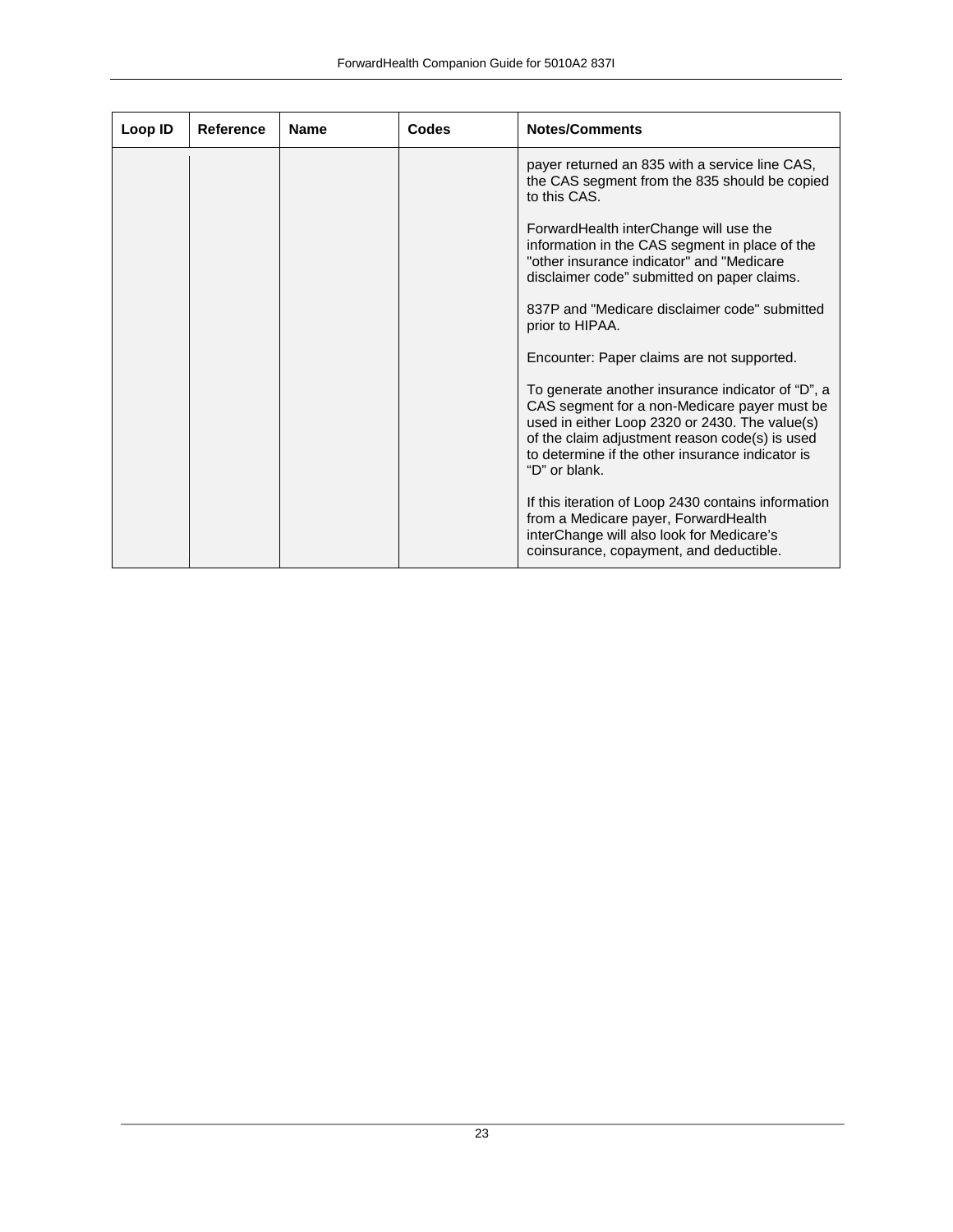### <span id="page-23-1"></span><span id="page-23-0"></span>**4 Transaction Instructions Additional Information**

#### **4.1 Business Scenarios**

#### <span id="page-23-2"></span>**4.1.1 Terminology**

The term subscriber will be used as a generic term throughout the companion guide. This term could refer to any one of the following depending upon the health program for which the 837I transaction is being processed:

- BadgerCare Plus.
- SeniorCare.
- Wisconsin Chronic Disease Program.
- Wisconsin Medicaid.
- Wisconsin Well Woman Program.

#### <span id="page-23-3"></span>**4.1.2 Examples**

ForwardHealth interChange derives coordination of benefit information from the 837 that providers directly submitted. This companion guide has pointed out the pieces of information ForwardHealth interChange uses to derive those values; however, the implementation guide frequently requires additional information in the segments where this information is found. Below are examples that show how the information may appear on the 837.

#### <span id="page-23-4"></span>**4.1.3 Other Insurance Indicators**

In order to have another insurance indicator assigned to a claim/encounter, at least one additional payer must be represented on the claim/encounter. The inclusion of a 2320 loop and any required subloops represent each payer. ForwardHealth can assign one of three Other Insurance codes to electronic claims/encounters based on information supplied on the claim/encounter.

There are four Other Insurance (OI) Indicators that potentially can be associated with a claim/encounter. The four codes are: "Blank", "OI-P", "OI-D", and "OI-Y".

A disclaimer code of "Blank" is present when the member does not have commercial insurance. A disclaimer code of "OI-P" is present when the member has commercial insurance coverage, the claim was submitted to the insurance carrier, and a payment was made on the claim. A disclaimer code of "OI-D" is present when the member has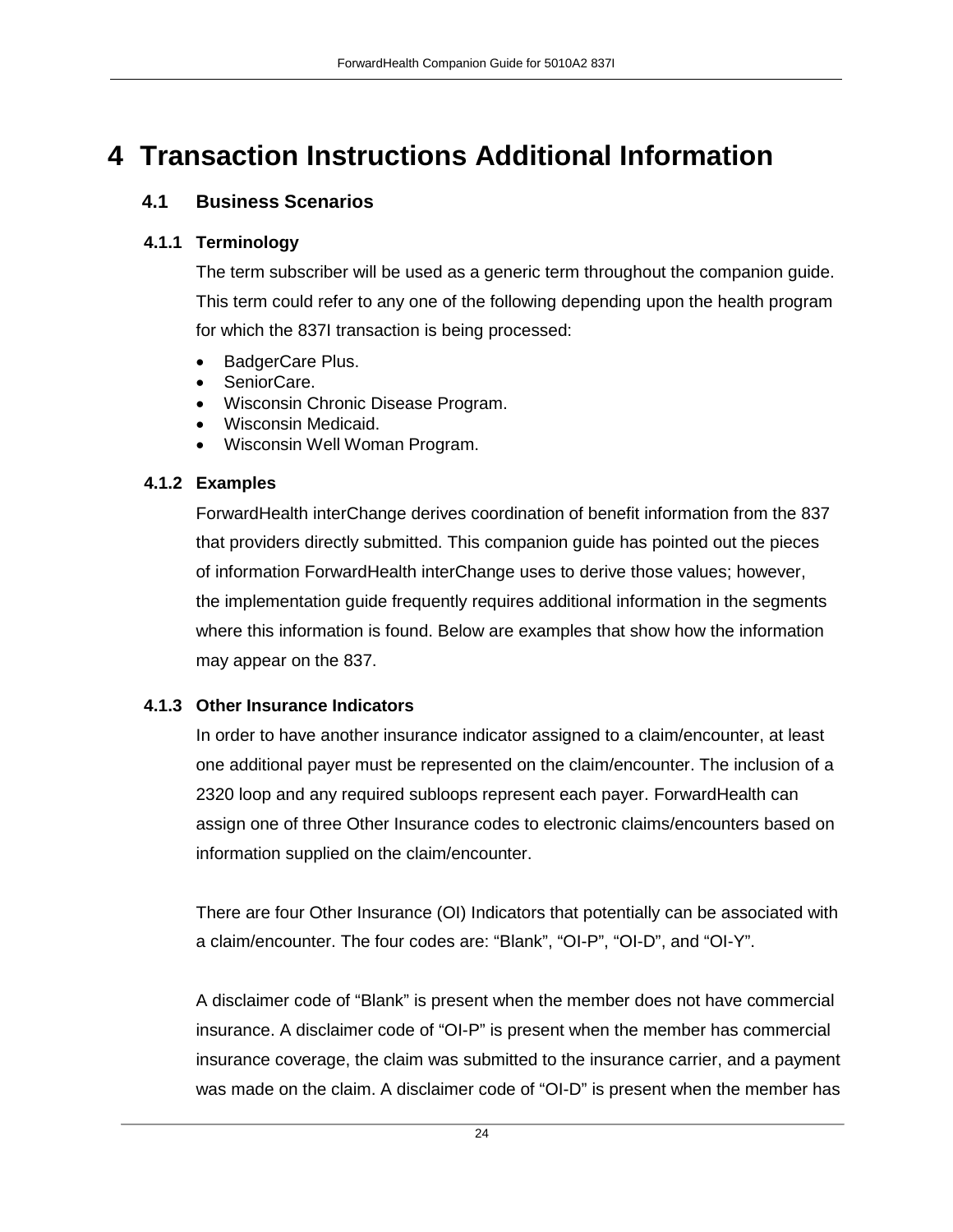commercial insurance coverage and the claim was submitted to the insurance carrier, but the claim was denied.

There are various situations that could render a disclaimer code of "OI-Y". These include, but are not limited to, the member denied coverage or will not cooperate, the provider knows the service in question is not covered by the carrier, the member's commercial health insurance failed to respond to initial and follow-up claims, benefits are not assignable or cannot get assignment, or benefits are exhausted.

#### *Other Insurance = OI-D*

In this example, the provider billed \$146.00. The other insurance carrier allowed \$0.00 and paid \$0.00. The reason the other insurance carrier did not pay the claim is indicated with the CAS segment copied from the 835 received from the other insurance carrier.

Loop 2320 SBR\*A\*18\*\*\*\*\*\*\*CI~ CAS\*CO\*45\*146.00~  $AMT^*D^*0$ ~ OI\*\*\*Y\*\*\*Y~

Loop 2330A NM1\*IL\*1\*LAST NAME\*FIRST NAME\*\*\*\*MI\*999999999~

Loop 2330B NM1\*PR\*2\*ABC INSURANCE\*\*\*\*\*PI\*001~ DTP\*573\*D8\*20100819~

*Other Insurance = OI-P*

In this example, the provider billed \$100.00 and applied \$50.00 to deductible and \$50.00 was beyond max fee.

Loop 2320 SBR\*A\*18\*\*\*\*\*\*\*CI~ CAS\*PR\*1\*50.00~ CAS\*CO\*45\*50.00~  $AMT^*D^*0$ ~ OI\*\*\*Y\*\*\*Y~

Loop 2330A NM1-IL\*1\*LAST NAME\*FIRST NAME\*\*\*\*MI\*9999999999~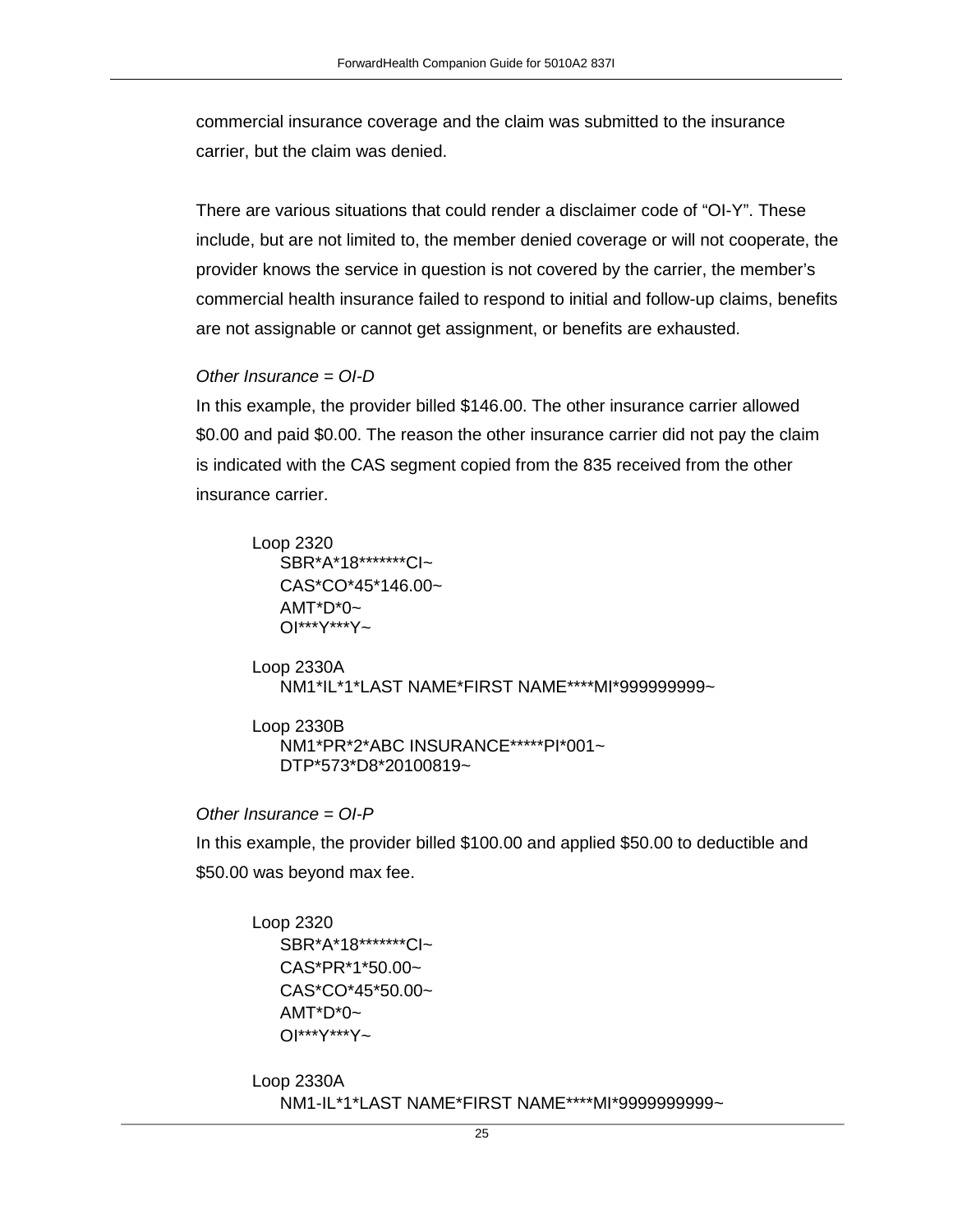Loop 2330B NM1\*PR\*2\*ABC INSURANCE\*\*\*\*\*PI\*001~ DTP\*573\*DE\*20100819~

#### *Other Insurance = OI-Y*

In this example, the provider billed \$40.00. The member has other insurance coverage, but the claim was not submitted to his or her insurance carrier. Refer to the ForwardHealth Online Handbook to determine when it is appropriate to submit claims/encounters to ForwardHealth without first receiving payment from the other insurance carrier.

Loop 2320 SBR\*A\*18\*\*\*\*\*\*\*CI~ AMT\*A8\*40.00~ OI\*\*\*Y\*\*\*Y~

```
Loop 2330A
   NM1*IL*1*LAST NAME*FIRST NAME****MI*99999999~
```
Loop 2330B NM1\*IL\*2\*ABC INSURANCE\*\*\*\*\*PI\*001~

#### <span id="page-25-0"></span>**4.1.4 Medicare Status Disclaimer Code**

There are three Medicare Disclaimers that can potentially be associated with a claim/encounter. The three codes are: "Blank", "7", and "8". A disclaimer code of "Blank" is present when the member is not enrolled in Medicare or he or she is enrolled in Medicare and Medicare has made a payment on the claim. A disclaimer code of "7" is present when the member is enrolled in Medicare, the claim was submitted to Medicare, and Medicare denied payment. A disclaimer code of "8" is present when Medicare was billed for the claim but deemed the services "noncovered" or when the services are known to be "noncovered" by Medicare and therefore not submitted for payment.

#### *Medicare Disclaimers (ForwardHealth Examples)*

In order to have a Medicare disclaimer code assigned to a claim/encounter, at least one Medicare payer must be represented on the claim/encounter. The inclusion of a 2320 loop and any required subloops represent each payer. ForwardHealth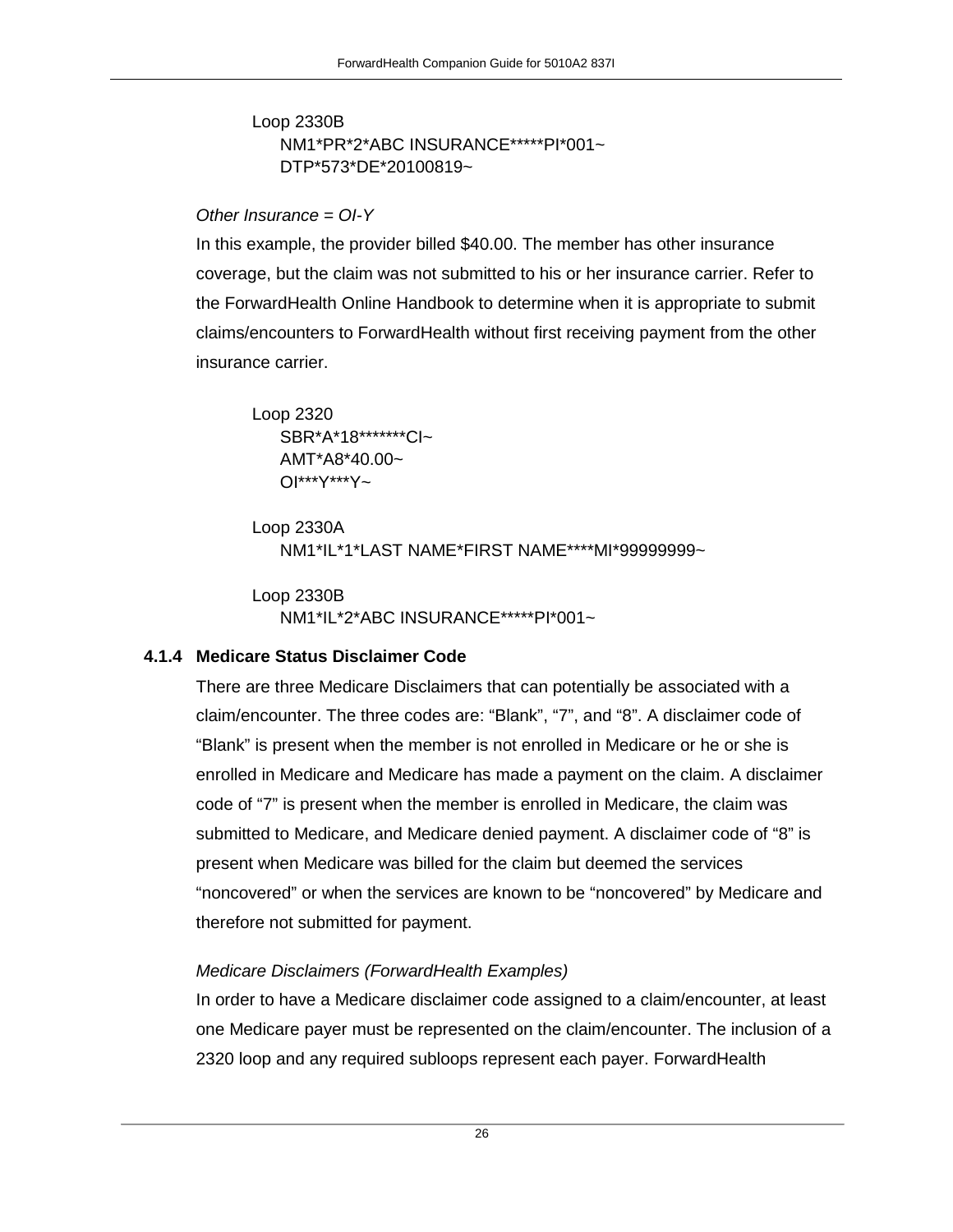interChange can assign one of two Medicare disclaimer codes to electronic claims based on information supplied on the claim.

#### *Medicare Disclaimer = 7 Denied*

In this example, the provider billed \$146.00. Medicare allowed zero and paid zero. The reason Medicare did not pay the claim is indicated with the CAS segment copied from the 835 received from Medicare.

Loop 2320 SBR\* A\*18\*\*\*\*\*\*\*MB~ CAS\*CO\*45\*145.00~  $AMT^*D^*0$ ~ OI\*\*\*Y\*\*\*Y~

```
Loop 2330A
   NM1*IL*1*LAST NAME*FIRST NAME****MI*999999999~
```

```
Loop 2330B
   NM1*PR*2*MEDICARE*****PI*004~
   DTP*573*D8*20100819~
```
#### *Medicare Disclaimer = 8*

In this example, the provider billed \$40.00. The member is a Medicare beneficiary, but the claim was not submitted to Medicare. Refer to the ForwardHealth Online Handbook to determine when it is appropriate to submit claims/encounters to ForwardHealth without first receiving payment from Medicare.

```
Loop 2320
   SBR*A*18*******MB~
   AMT*A8*40.00~
   OI***Y***Y~
Loop 2330A
   NM1*IL*1*LAST NAME*FIRST NAME****MI*99999999~
Loop 2330B
```

```
NM1*IL*2*MEDICARE*****PI*004~
```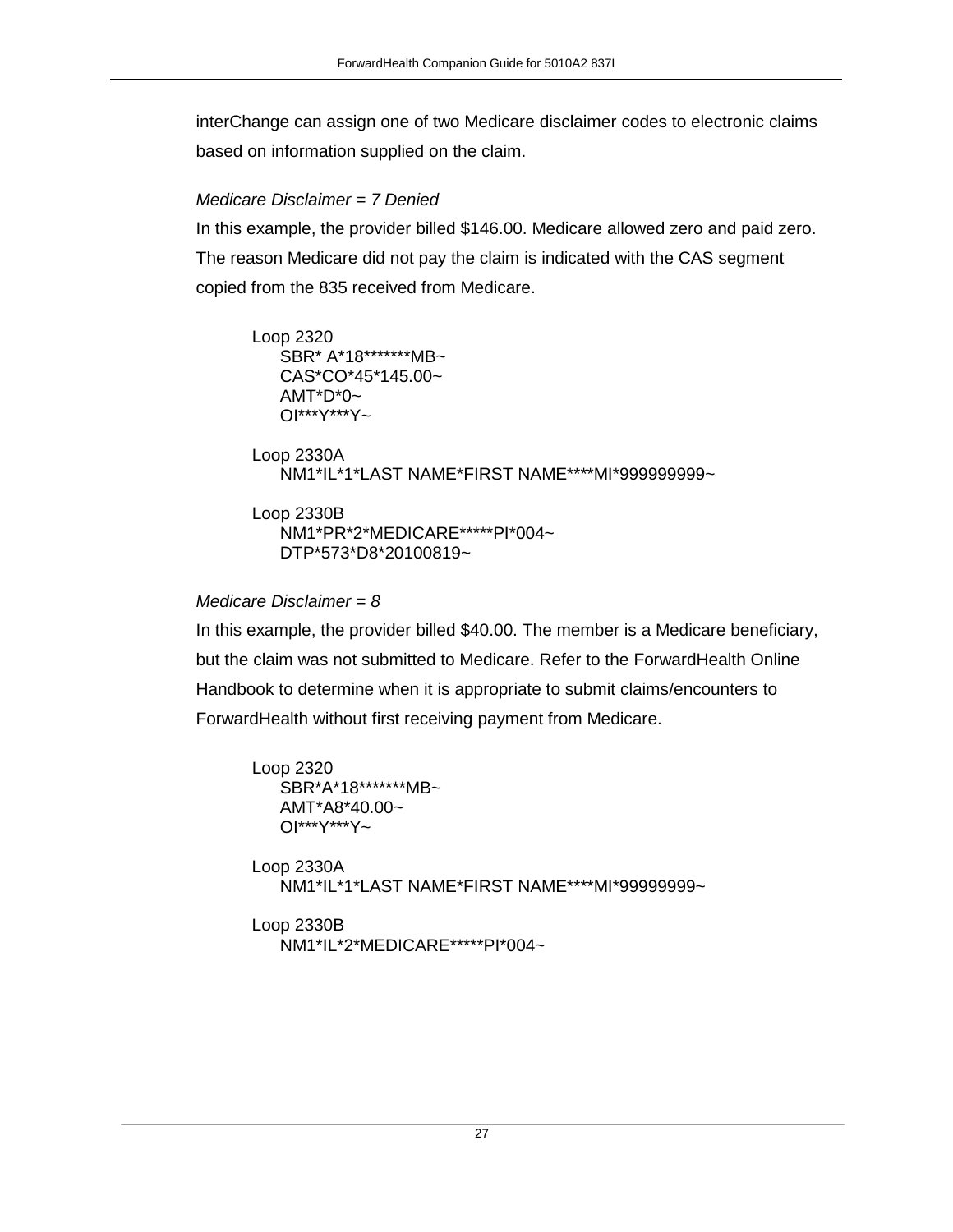#### <span id="page-27-0"></span>**4.2 Payer-Specific Business Rules and Limitations**

#### <span id="page-27-1"></span>**4.2.1 Scheduled Maintenance**

ForwardHealth recycles the real-time servers every night between 00:00 a.m. to 01:00 a.m. Central Standard Time. Real-time processing is not available during this period.

ForwardHealth schedules regular maintenance every Sunday from 00:00 a.m. to 04:00 a.m. CST. Real-time processing is not available during this period.

#### <span id="page-27-2"></span>**4.3 Frequently Asked Questions**

None.

#### <span id="page-27-3"></span>**4.4 Other Resources**

Washington Publishing Company (WPC) at *[www.wpc-edi.com/.](http://www.wpc-edi.com/)* ASC X12 at *[www.x12.org/.](http://www.x12.org/)*

For further information about how ForwardHealth interChange processes a HIPAA transaction, contact the ForwardHealth EDI Department at 866-416-4979.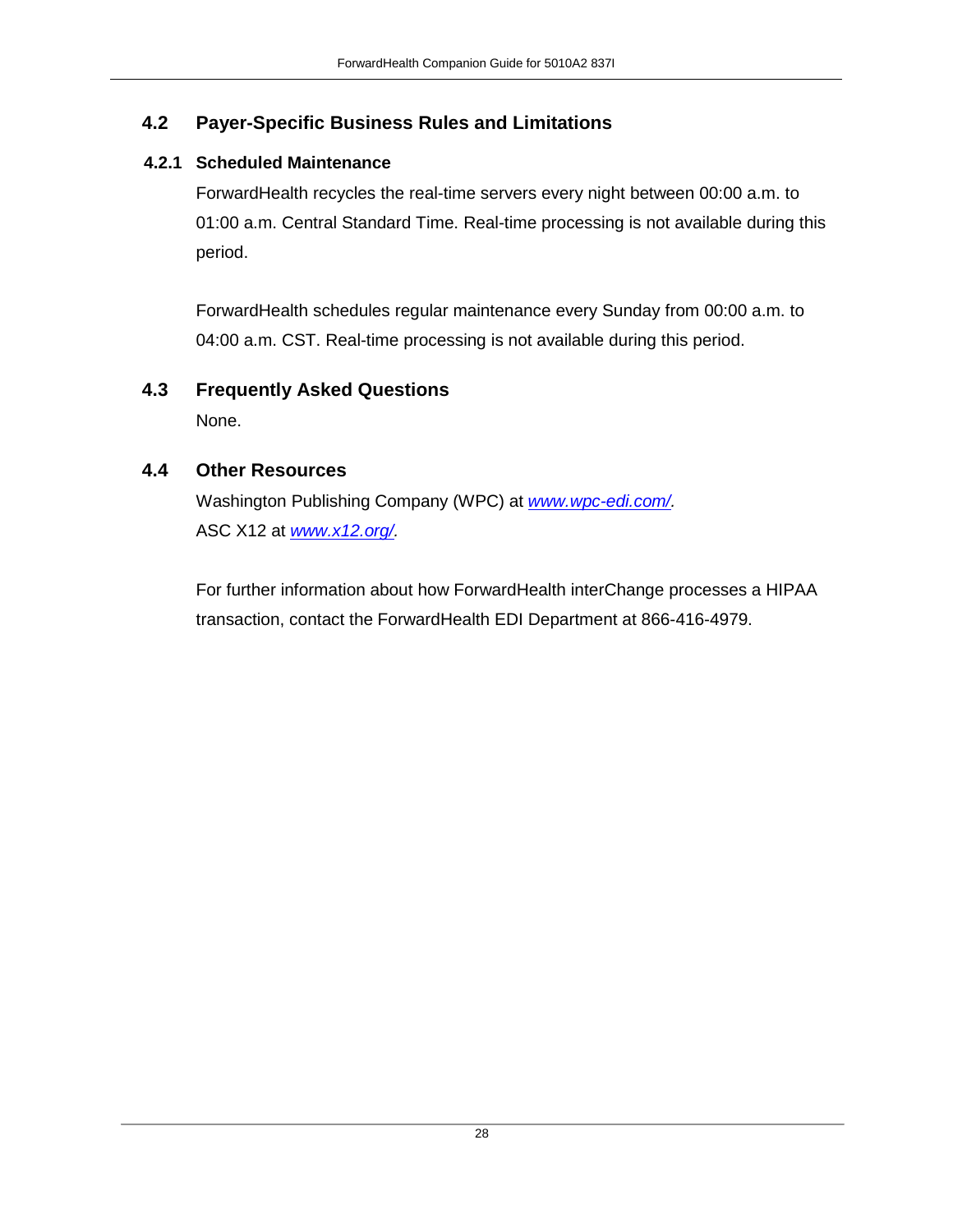## <span id="page-28-0"></span>**5 Change Summary**

#### **Version 1.1 Revision Log**

#### **Companion Document: Health Care Claim: Institutional (837I) Approved: 07/2012 Modified by: WJ2**

| Loop ID | Page(s)<br><b>Revised</b> | Reference  | <b>Name</b>            | Codes | <b>Text Revised</b>       |
|---------|---------------------------|------------|------------------------|-------|---------------------------|
| 2300    | 15                        | <b>DTP</b> | Admission<br>Date/Hour |       | Removed WCDP APC<br>note. |
| 2300    | 16                        | HI         | Admitting<br>Diagnosis |       | Removed WCDP note.        |

#### **Version 1.2 Revision Log**

#### **Companion Document: Health Care Claim: Institutional (837I) Approved: 09/2012 Modified by: DJC**

| Loop ID | Page(s)<br><b>Revised</b> | <b>Reference</b> | <b>Name</b>                                 | Codes                               | <b>Text Revised</b>                                                                                                           |
|---------|---------------------------|------------------|---------------------------------------------|-------------------------------------|-------------------------------------------------------------------------------------------------------------------------------|
|         | Document in<br>Entirety   |                  |                                             |                                     | Replaced "claims" or<br>"claim" with<br>"claims/encounters" or<br>"claim/encounter" as<br>applicable throughout<br>the guide. |
|         | 10                        | GS03             | Application<br>Receiver's<br>Code           | WISC_TXIX<br>WISC_WWWP<br>WISC_WCDP | Added clarification.<br>Encounter: "WISC_TXIX"<br>only.                                                                       |
|         | 10                        | <b>BHT</b>       | Beginning of<br>Hierarchical<br>Transaction |                                     | Added segment.                                                                                                                |
|         | 10                        | BHT06            | Claim<br>Identifier                         | CH (Claim)<br>RP (Encounter)        | Added element.<br>Element is used to<br>designate encounter.<br>Claims will use "CH";<br>encounter will use "RP".             |
| 1000B   | 10                        | NM109            | Receiver<br>Primary<br>Identifier           | WISC_TXIX<br>WISC_WWWP<br>WISC_WCDP | Added clarification.<br>Encounter: "WISC_TXIX"<br>only.                                                                       |
| 2010AB  | 11                        | NM <sub>1</sub>  | Pay-to-<br>Address                          |                                     | Added clarification.<br>Encounter submissions<br>will not receive an 835.                                                     |
| 2010BB  | 12                        | NM109            | Payer<br>Identifier                         | WISC_TXIX<br>WISC_WWWP<br>WISC_WCDP | Added clarification.<br>Encounter: "WISC TXIX"<br>only.                                                                       |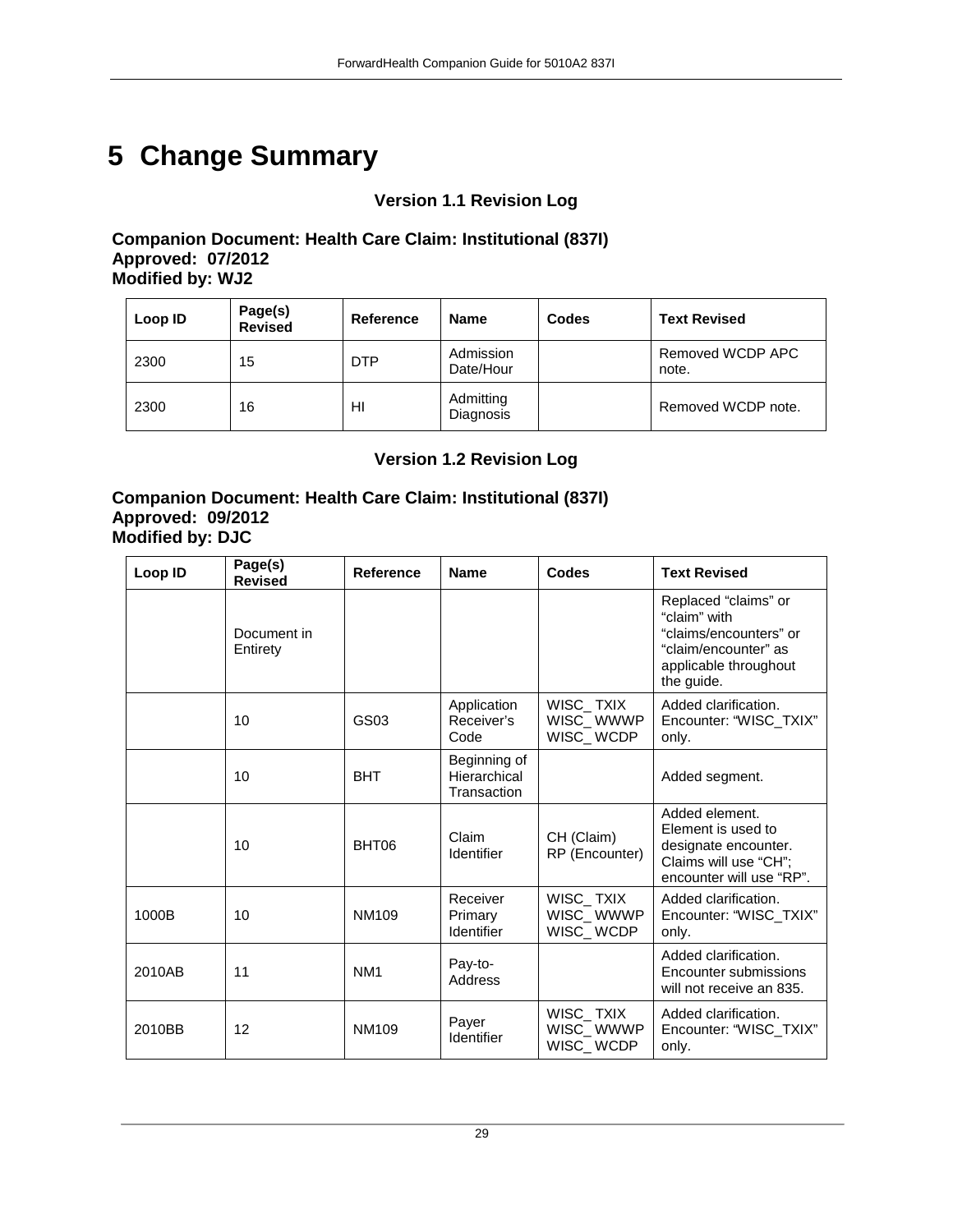| Loop ID | Page(s)<br><b>Revised</b> | Reference         | <b>Name</b>                                 | <b>Codes</b>                 | <b>Text Revised</b>                                                                                                                  |
|---------|---------------------------|-------------------|---------------------------------------------|------------------------------|--------------------------------------------------------------------------------------------------------------------------------------|
| 2300    | 15                        | CLM05-3           | Claim<br>Frequency<br>Code                  |                              | Added clarification.<br>Provider letters and<br>paper submissions/<br>requests will not be<br>supported for encounter<br>processing. |
| 2300    | 15                        | <b>PWK</b>        | Claim<br>Supple-<br>mental<br>Information   |                              | Added clarification.<br>Segment is used to<br>designate a chart review<br>encounter.                                                 |
| 2300    | 15                        | PWK01             | <b>Report Type</b><br>Code                  | 09 (Encounter)               | Added Element.<br>Element will designate a<br>chart review encounter.                                                                |
| 2300    | 15                        | PWK02             | Attachment<br>Transmissio<br>n Code         | BM (Claim)<br>AA (Encounter) | Indicated "BM" is for<br>claim. Replaced "BM"<br>with IG language "By<br>Mail." Added code "AA"<br>for encounter.                    |
| 2300    | 16                        | PWK05             | Identification<br>Code<br>Qualifier         | AC (Claim)                   | Indicated "AC" is for<br>claim.                                                                                                      |
| 2320    | 19                        | <b>SBR</b>        | Other<br>Subscriber<br>Identification       |                              | Added segment.<br>Encounter can use this<br>element to identify MCO<br>is providing amount paid<br>to its provider.                  |
| 2320    | 19                        | SBR09             | Claim Filing<br>Indicator<br>Code           | <b>HM</b><br>(Encounter)     | Added segment.<br>Encounter can use "HM"<br>to identify MCO is<br>providing amount paid to<br>its provider.                          |
| 2430    | 23                        | SVD               | Line<br>Adjudication<br>Information         |                              | Added segment.                                                                                                                       |
| 2430    | 23                        | SVD01             | <b>Other Payer</b><br>Primary<br>Identifier |                              | Added element.<br>Encounter can use this<br>element to identify MCO<br>as a payer.                                                   |
| 2430    | 24                        | SVD <sub>02</sub> | Service Line<br>Paid Amount                 |                              | Added element.<br>Encounter: Enter the<br>MCO amount paid to<br>provider.                                                            |
| 2430    | 24                        | CAS               | Line<br>Adjustment                          |                              | Added clarification.<br>Encounter paper claims<br>are not supported.                                                                 |
|         | 28                        |                   |                                             |                              | <b>Added Medicare</b><br>Disclaimer = Blank<br>(Medicare Allowed/Paid)<br>example.                                                   |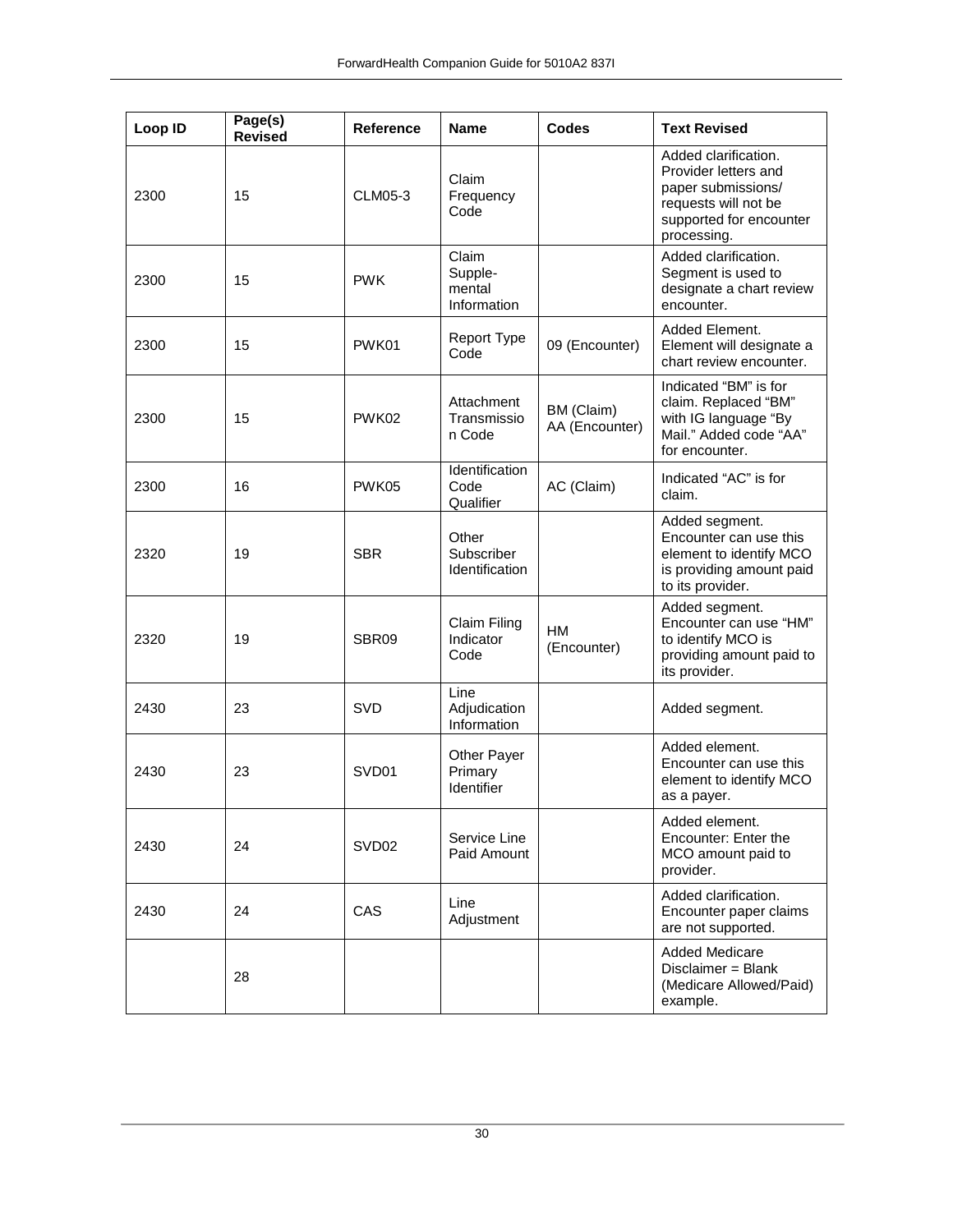#### **Version 1.3 Revision Log**

#### **Companion Document: Health Care Claim: Institutional (837I) Approved: 10/2013 Modified by: WJ2**

| Loop ID | Page(s)<br><b>Revised</b> | Reference       | <b>Name</b>                            | <b>Codes</b> | <b>Text Revised</b>                                                                                                                                                                                                                                                                                                |
|---------|---------------------------|-----------------|----------------------------------------|--------------|--------------------------------------------------------------------------------------------------------------------------------------------------------------------------------------------------------------------------------------------------------------------------------------------------------------------|
| 2310A   | 17                        | NM <sub>1</sub> | <b>Attending Provider</b><br>Name      |              |                                                                                                                                                                                                                                                                                                                    |
| 2310A   | 18                        | <b>NM101</b>    | <b>Entity Identifier</b><br>Code       | 71           | When code 71 is used, the<br>term physician covers any<br>type of provider filling this<br>role.                                                                                                                                                                                                                   |
| 2310A   | 18                        | NM103           | <b>Attending Provider</b><br>Last Name |              | The attending provider is the<br>individual who has overall<br>responsibility for the patient's<br>medical care and treatment<br>reported on the<br>claim/encounter. This can be<br>an individual or organizational<br>entity.<br>For example, personal care<br>providers: This data element                       |
|         |                           |                 |                                        |              | should indicate the attending<br>personal care provider, not<br>the attending physician. If the<br>attending personal care<br>provider does not have an<br>NPI or ForwardHealth<br>provider number, then the<br>billing organization<br>information should be used.                                                |
| 2310F   | 19                        |                 | <b>Referring Provider</b><br>Name      |              | Note: This loop is required if<br>billing a professional service<br>on an outpatient<br>claim/encounter, otherwise do<br>not send.                                                                                                                                                                                 |
| 2310F   | 19                        | NM <sub>1</sub> | <b>Referring Provider</b><br>Name      |              | Required on an outpatient<br>claim/encounter when the<br>referring provider is different<br>than the attending provider.<br>Information in Loop ID-2310<br>applies to the entire<br>claim/encounter unless<br>overridden on a service line<br>by the presence of Loop ID-<br>2420 with the same value in<br>NM101. |
| 2310F   | 19                        | <b>NM101</b>    | Entity Identifier<br>Code              | DN           | Enter "DN" to submit the<br>referring provider's name and<br>NPI.                                                                                                                                                                                                                                                  |
| 2310F   | 19                        | NM102           | <b>Entity Type</b><br>Qualifier        | 1            | The referring provider must<br>be a person.                                                                                                                                                                                                                                                                        |
| 2310F   | 20                        | NM103           | <b>Referring Provider</b><br>Last Name |              | Enter the referring provider's<br>last name.                                                                                                                                                                                                                                                                       |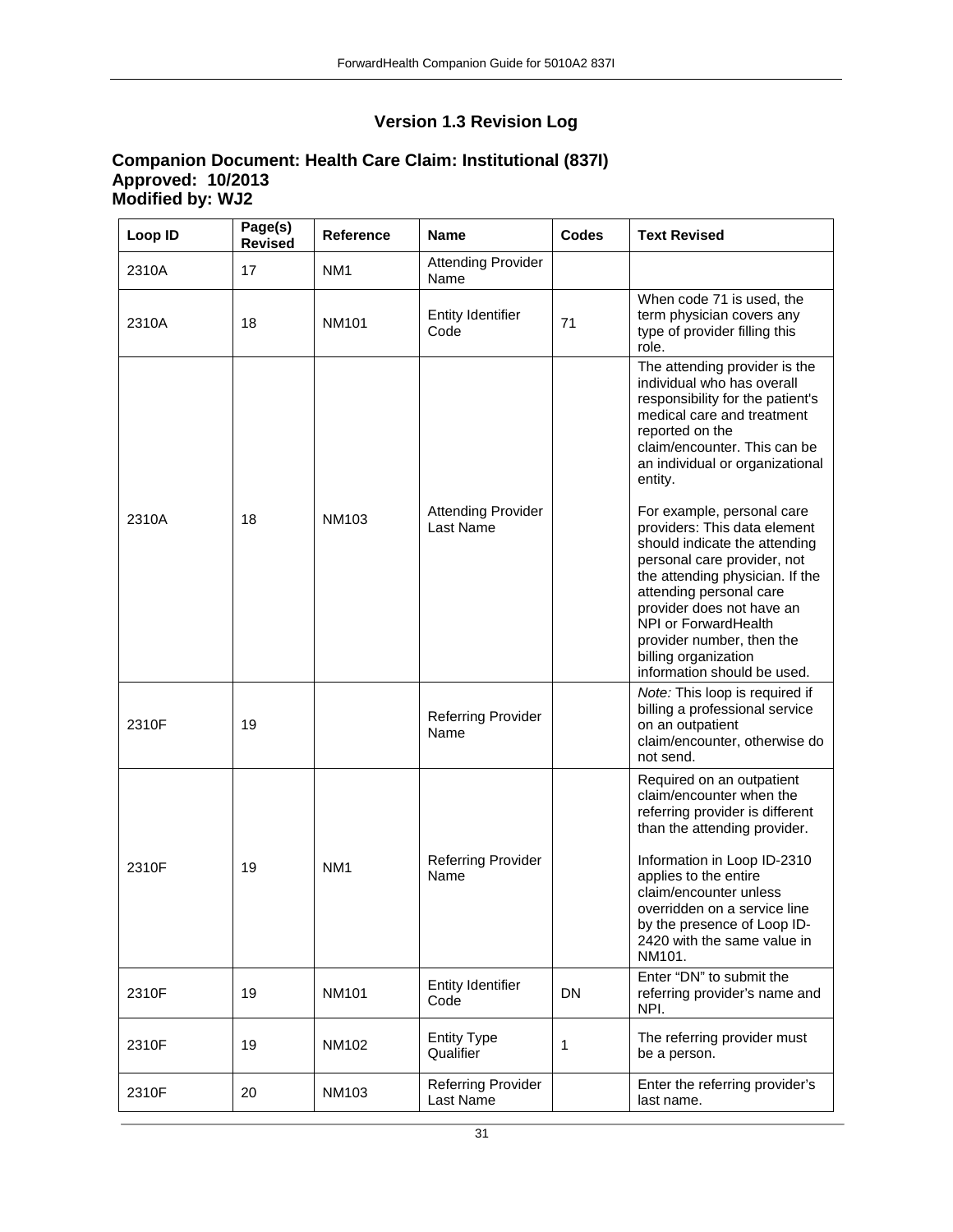| Loop ID | Page(s)<br><b>Revised</b> | <b>Reference</b> | <b>Name</b>                                    | Codes | <b>Text Revised</b>                                                                                                                                                                                                                          |
|---------|---------------------------|------------------|------------------------------------------------|-------|----------------------------------------------------------------------------------------------------------------------------------------------------------------------------------------------------------------------------------------------|
| 2310F   | 20                        | NM104            | Referring Provider<br><b>First Name</b>        |       | Enter the referring provider's<br>first name.                                                                                                                                                                                                |
| 2310F   | 20                        | <b>NM108</b>     | <b>Identification Code</b><br>Qualifier        | XX    | Enter "XX" to indicate that the<br>next field will contain the<br>referring provider's NPI.                                                                                                                                                  |
| 2310F   | 20                        | NM109            | <b>Referring Provider</b><br>Identifier        |       | Enter the referring provider's<br>NPI.                                                                                                                                                                                                       |
| 2420D   | 24                        | NM <sub>1</sub>  | Referring Provider<br>Name                     |       | Required on an outpatient<br>claim/encounter when the<br>referring provider is different<br>than the attending provider<br>and the service level referring<br>provider is different than the<br>claim/encounter level<br>referring provider. |
| 2420D   | 24                        | <b>NM101</b>     | <b>Entity Identifier</b><br>Code               | DN    | Enter "DN" to submit the<br>referring provider's name and<br>NPI.                                                                                                                                                                            |
| 2420D   | 24                        | NM102            | <b>Entity Type</b><br>Qualifier                | 1     | The referring provider must<br>be a person.                                                                                                                                                                                                  |
| 2420D   | 24                        | NM103            | Referring Provider<br>Last Name                |       | Enter the referring provider's<br>last name.                                                                                                                                                                                                 |
| 2420D   | 24                        | <b>NM104</b>     | <b>Referring Provider</b><br><b>First Name</b> |       | Enter the referring provider's<br>first name.                                                                                                                                                                                                |
| 2420D   | 24                        | <b>NM108</b>     | <b>Identification Code</b><br>Qualifier        | XX    | Enter "XX" to indicate that the<br>next field will contain the<br>referring provider's NPI.                                                                                                                                                  |
| 2420D   | 24                        | NM109            | <b>Referring Provider</b><br>Identifier        |       | Enter the referring provider's<br>NPI.                                                                                                                                                                                                       |

#### **Version 1.4 Revision Log**

#### **Companion Document: 837 Health Care Claim/Encounter: Institutional (837I) Approved: 04/2015 Modified by: WJ2**

| Loop ID | Page(s)<br><b>Revised</b> | Reference         | <b>Name</b>             | Codes             | <b>Text Revised</b>                                                                                                                                                                      |
|---------|---------------------------|-------------------|-------------------------|-------------------|------------------------------------------------------------------------------------------------------------------------------------------------------------------------------------------|
| 2300    | 14                        | CN <sub>1</sub>   | Contract<br>Information |                   | The DHS requires<br>BadgerCare Plus/SSI HMOs<br>to report a "shadow price" on<br>the HMO Encounter 837<br>transaction when the service<br>is provided by a sub-capitated<br>provider.    |
| 2300    | 14                        | CN <sub>101</sub> | Contract Type<br>Code   | 05<br>(Capitated) | Encounter: Enter the value "5"<br>to indicate a capitated amount<br>to follow. This element is<br>required on encounters when<br>the service is provided by a<br>sub-capitated provider. |
| 2300    | 14                        | CN <sub>102</sub> | Contract<br>Amount      |                   | Enter the "shadow price".                                                                                                                                                                |